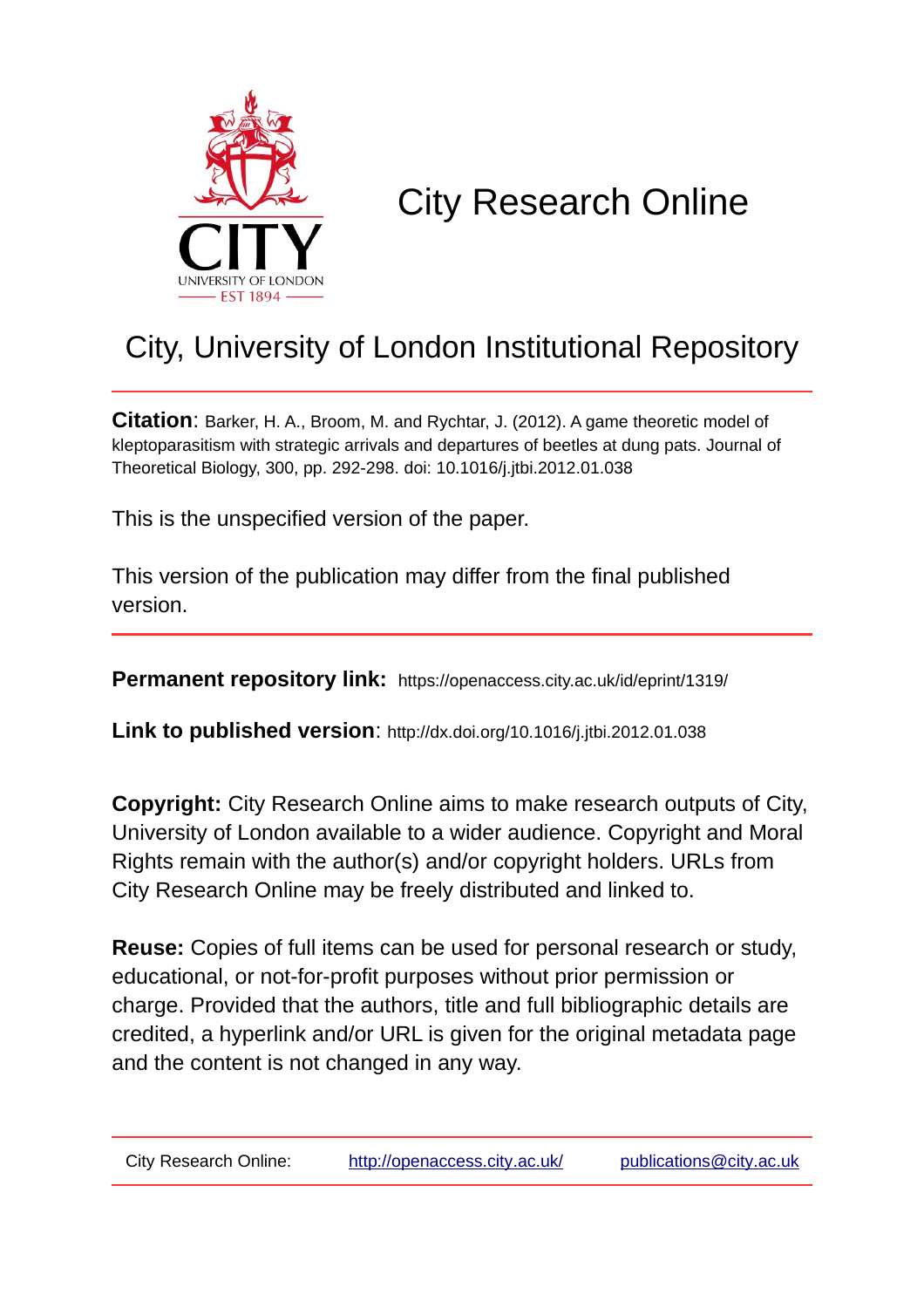### A game theoretic model of kleptoparasitism with strategic arrivals and departures of beetles at dung pats

Heather A. Barker<sup>a</sup>, Mark Broom<sup>b</sup>, Jan Rychtář<sup>c,\*</sup>

<sup>a</sup>Department of Mathematics, Piedmont Community College, Roxboro, NC 27573, USA  $^{b}$ Centre for Mathematical Science, City University London, Northampton Square, London, EC1V 0HB, UK <sup>c</sup>Department of Mathematics and Statistics, The University of North Carolina at Greensboro, Greensboro, NC 27402, USA

#### Abstract

Dung beetles Onthophagus taurus lay their eggs in brood balls within dung pats. The dung that is used must be sufficiently fresh, and so beetles must keep moving from pat to pat to find fresh dung. If another beetle finds a brood ball it will usually eat the egg inside and lay its own egg in the brood ball instead of constructing its own ball. Thus beetles will often stay near their eggs to guard them. We model a population of beetles where the times of arrival and departure from pats are strategic choices, and investigate optimal strategies depending upon environmental conditions, which can be reduced to two key parameters, the cost of brood ball construction and the easiness of finding balls to parasitise. We predict that beetles should follow one of three distinct behaviours; stay in patches for only short periods, arrive late and be purely parasitic, remain in pats for longer periods in order to guard their brood balls. Under different conditions populations can consist of the

Preprint submitted to Journal of Theoretical Biology January 17, 2012

<sup>∗</sup>Corresponding author.

Email addresses: allmondh@gmail.com (Heather A. Barker),

mark.broom@city.ac.uk (Mark Broom), rychtar@uncg.edu (Jan Rychtář)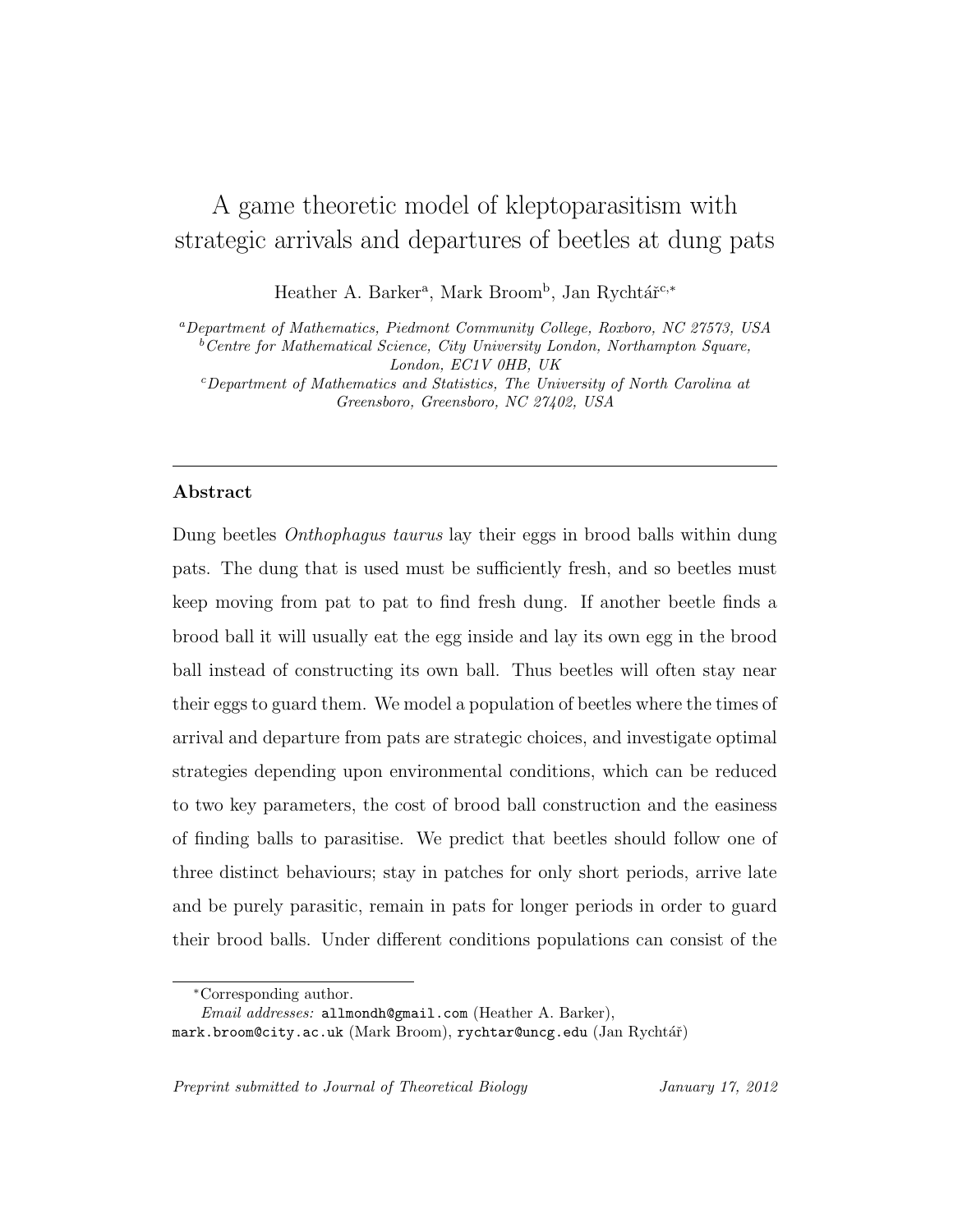first of these types only, a combination of the first and second types, or a combination of all three types.

Keywords: Kleptoparasitism, game theory, Brood parasitism,

#### 1. Introduction

 Kleptoparasitism, the stealing of resources, is a common behaviour in the [n](#page-24-0)atural world. It has been observed, for example, in wild dogs [\(Carbone](#page-24-0) [et al., 2005\)](#page-24-0), seabirds [\(Dies and Dies, 2005\)](#page-24-1), insects [\(Reader, 2003\)](#page-26-0), fish [\(Hamilton and Dill, 2003\)](#page-24-2) and lizards [\(Cooper and Perez-Mellado, 2003\)](#page-24-3). For an excellent review of this behaviour see [Iyengar](#page-25-0) [\(2008\)](#page-25-0).

When is it beneficial for animals to engage in kleptoparasitism, and why does kleptoparasitism occur in some situations and not others which are superficially similar? A series of game theoretical models has investigated [t](#page-26-1)his question, starting with [Broom and Ruxton](#page-23-0) [\(1998\)](#page-23-0) (see also [Ruxton and](#page-26-1) [Broom, 1999;](#page-26-1) [Broom and Ruxton, 2003;](#page-23-1) [Broom et al., 2004;](#page-23-2) [Broom and](#page-23-3) Rychtář, 2007).

 All of these models are generic, and there have been few models that focus on a particular species. One of these was [Crowe et al.](#page-24-4) [\(2009\)](#page-24-4) which <sup>15</sup> modelled the stealing behaviour of the dung beetle *Onthophagus taurus*.

 O. taurus is a common dung beetle on many continents, originally across Southern Europe, North Africa and Asia Minor, being introduced to North [A](#page-24-5)merica and Australia in the twentieth century [\(Hunt et al., 1999;](#page-25-1) [Fincher](#page-24-5) [and Woodruff, 1975\)](#page-24-5). O. taurus have been extensively studied because the species exhibits a male dimorphism in the expression of beetle horns (see e.g. [Moczek, 1996;](#page-25-2) [Emlen and Nijhout, 1999;](#page-24-6) [Moczek and Emlen, 2000;](#page-26-2) [Emlen](#page-24-7)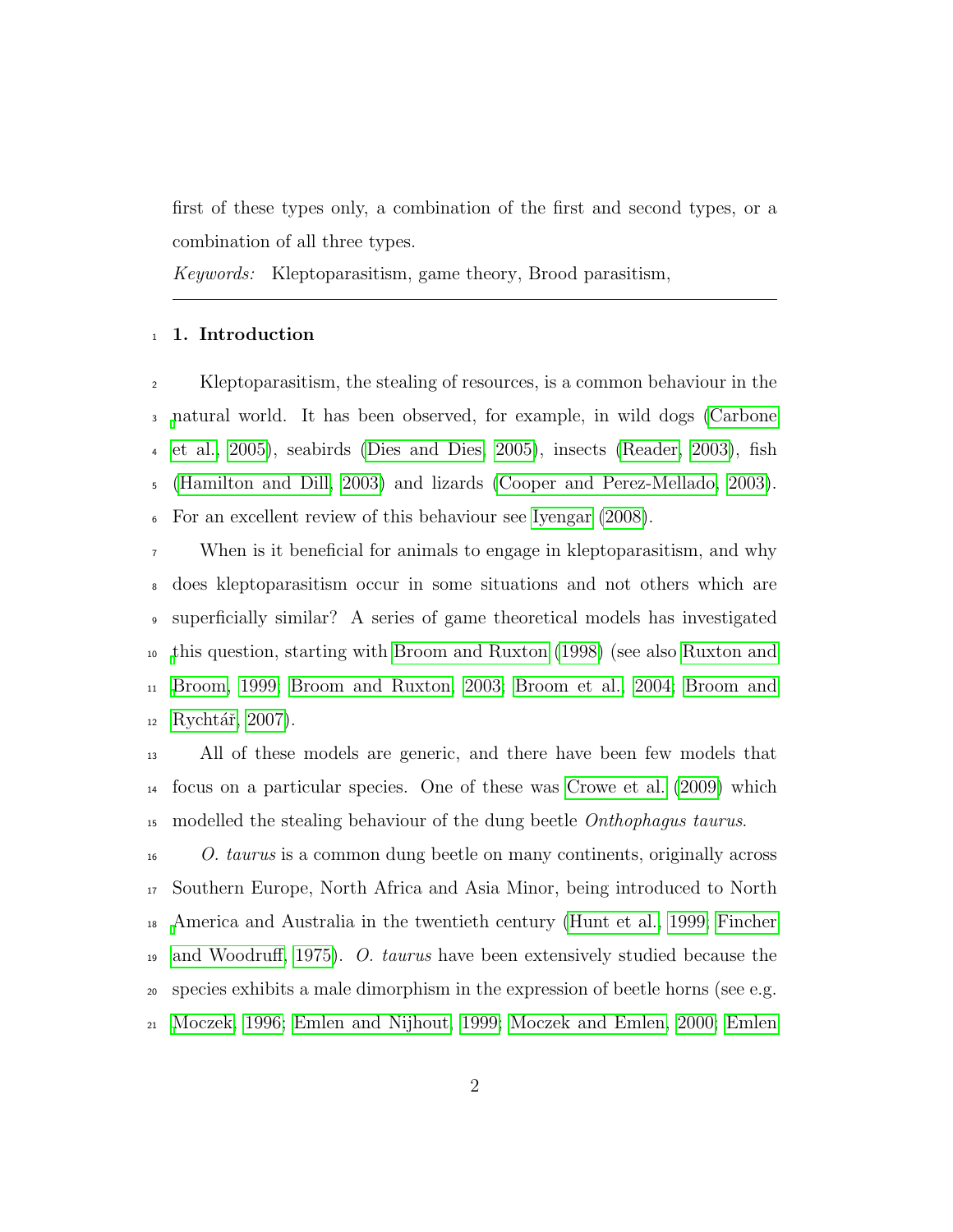$_{22}$  [et al., 2007\)](#page-24-7). Here, we will focus on female behavior. The females of O. taurus lay eggs in carefully constructed tunnels under the soil's surface and beneath a dung pat deposited by a large herbivore [\(Crowe et al., 2009\)](#page-24-4). The time that a given dung pat is usable is dependent on climatic conditions, particularly temperature and humidity. This time can range from a few hours to several days [\(Moczek et al., 2002\)](#page-26-3). Potential parasities can benefit from stealing a ball in two ways. They can gain nourishment by eating the egg of the previous owner, and they can save time in preparing their own ball by using the existing one for their own egg, if the dung is not too old. It has been documented that female dung beetles will routinely access brood balls [m](#page-26-4)ade by other females and replace existing eggs with their own [\(Moczek and](#page-26-4) [Cochrane, 2006\)](#page-26-4). Female dung beetles have been documented to guard their brood balls against thieving beetles [\(Hunt and Simmons, 2002\)](#page-25-3).

 [Crowe et al.](#page-24-4) [\(2009\)](#page-24-4) modelled this situation as a random process, focusing on a population of beetles on a single dung pat. They concluded that in general if stealing opportunities presented themselves then they should be taken, and that guarding may or may not be the best strategy depending upon ecological conditions. However, the model of [Crowe et al.](#page-24-4) [\(2009\)](#page-24-4) did not consider the time aspect at all. Beetles usually use all the dung from a dung pat within a period of four days [\(Bertone et al., 2006\)](#page-23-4), and do not spend large periods of time on a single dung pat, but move from pat to pat. This is thus a dynamic process, where timing of beetles behavior can be very important. In contrast to [Crowe et al.](#page-24-4) [\(2009\)](#page-24-4), in this paper we model the situation where arrival and departure times at given dung pats are strategic choices.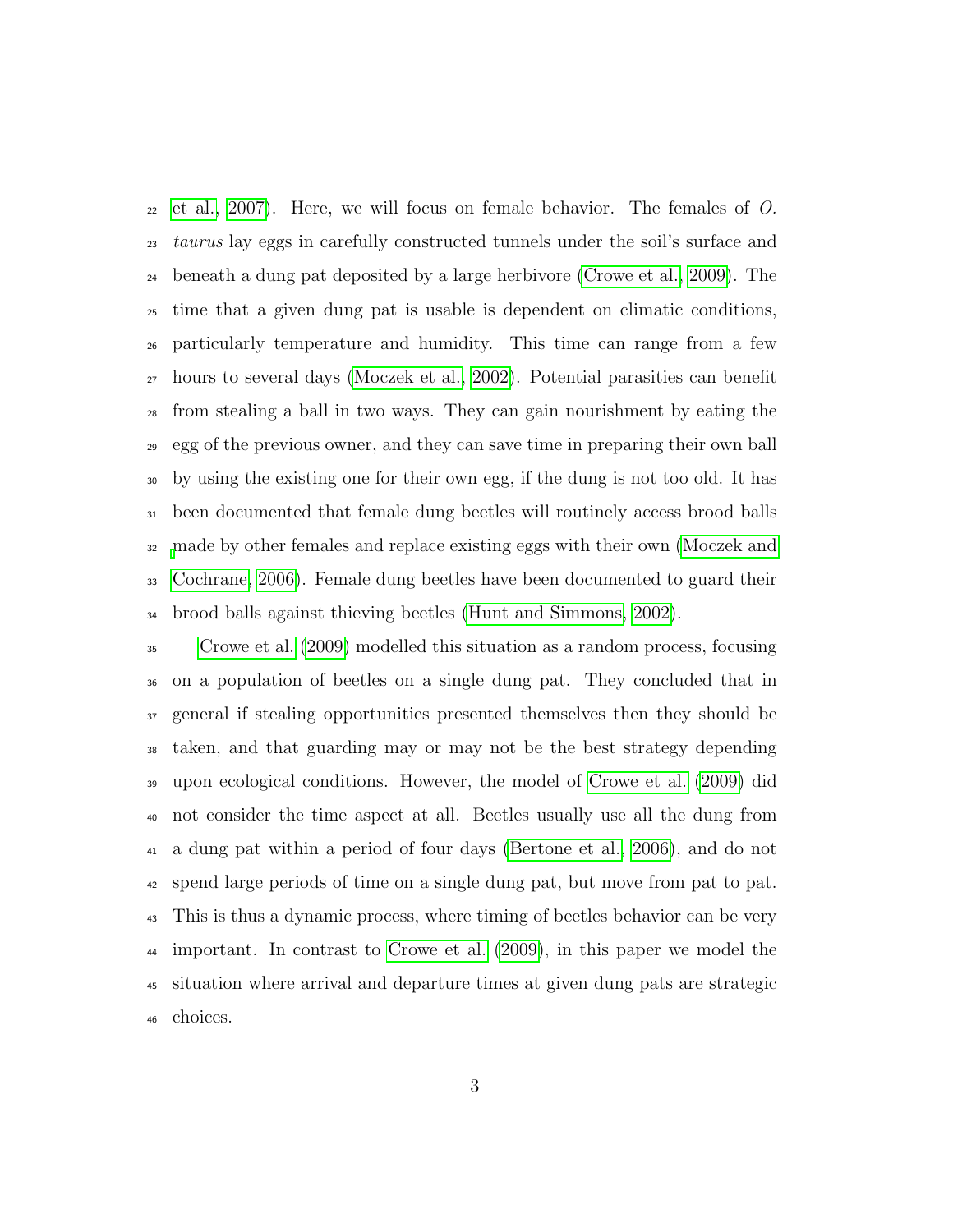#### 2. Model

 In this paper we consider a model of dung pats visited by a large (effec- tively infinite) population of beetles. It is assumed that it is always in the interest of beetles to steal if they get the opportunity (i.e. if they encounter the brood ball of a beetle which has already left the pat), but that beetles can vary their time of arrival and departure at a pat, and that any particular beetle will enter (and leave) a pat when the dung in the pat reaches a cer- tain age. The strategies in our model will thus consist of a pair of numbers, which are the choice of the age of the dung when a beetle arrives and departs a patch. For simplicity we consider only the day of arrival and the day of departure, so that strategies are pairs of positive integers, and we assume that a beetle must stay at least one day. Whilst this is a simplification, it is not an unreasonable one. Beetles need some time (roughly a day on av- erage, calculated from results published in [Hunt et al., 2002\)](#page-25-4) after laying an egg for the subsequent egg to develop to be ready to lay. It is logical that  $\epsilon_2$  during this time the beetle should stay close to the egg (and thus guard it) as opposed to going elsewhere. Recent laboratory data (Mary Crowe et al., unpublished manuscript) also suggests that breeding pairs or females remain in the proximity of the brood balls for an extended period of time.

A beetle's strategy is determined by

 $\bullet$  the age of dung (in days) when it enters a dung pat,  $x \in \{1, 2, 3\}$ 

68 • the age of dung (in days) when it leaves a dung pat,  $y \in \{x+1, ..., 4\}$ 

69 We will denote each strategy as  $(x, y)$ . We thus have six strategies:

$$
\Omega = \left\{ (1, 2), (1, 3), (1, 4), (2, 3), (2, 4), (3, 4) \right\}.
$$
 (1)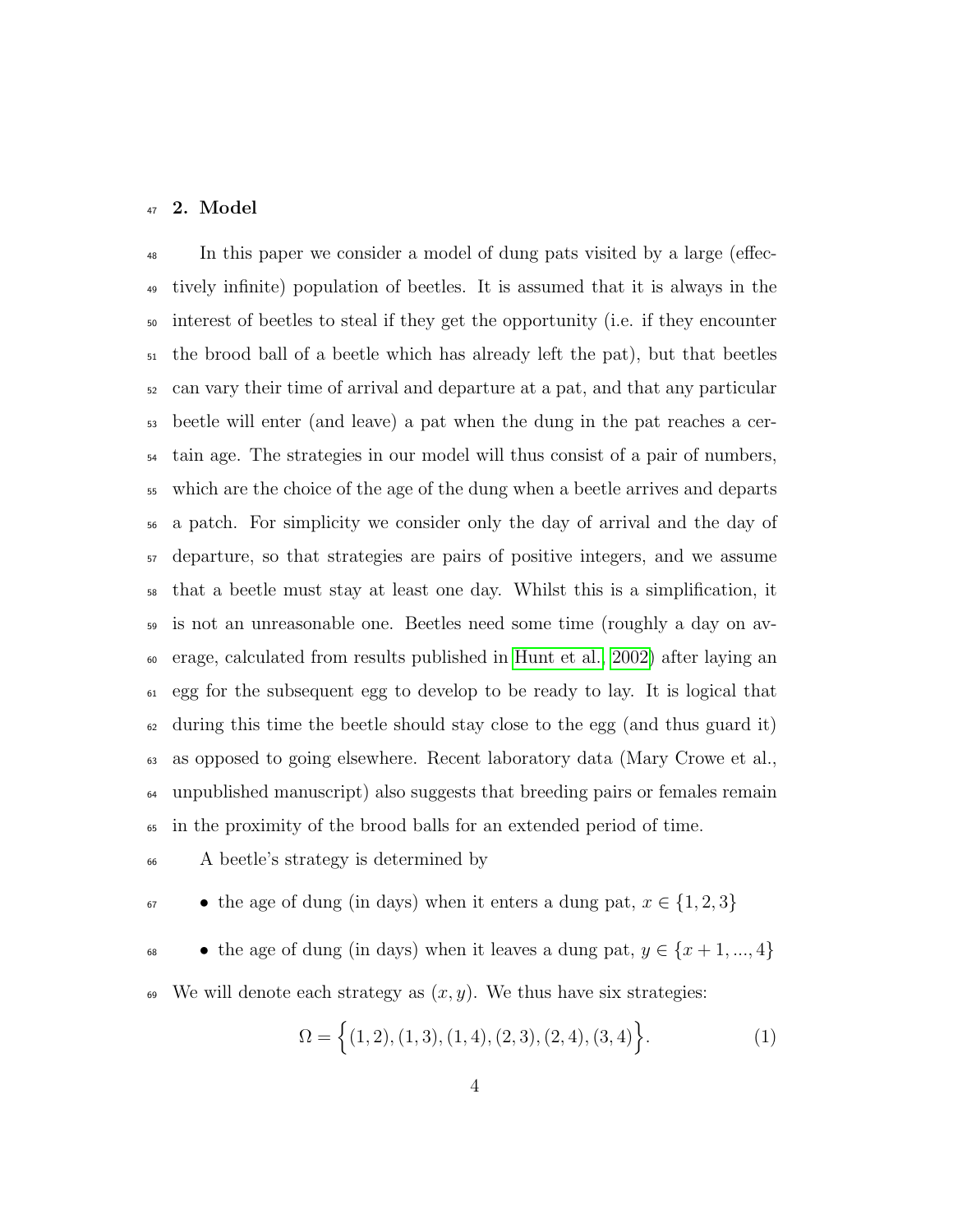<sup>70</sup> A dung beetle following strategy  $(x, y)$  enters dung of age x. If  $x = 1$ , the  $\pi$  beetle makes her own ball. If  $x > 1$ , the beetle searches for any ball it can <sup>72</sup> steal. Such balls can come only from beetles that came to the dung earlier and left no later than on day x, i.e. only from beetles using a strategy  $(x', y')$ <sup>74</sup> for  $x' < y' \leq x$ . If the beetle finds a ball it can steal, it eats the other beetle's <sup>75</sup> egg and lays her own egg in the ball. If no ball is found and the dung is not <sup>76</sup> too old (i.e.  $x < 3$ , so  $x = 2$ ), the beetle will work on preparing a brood ball  $\tau$  of her own. A beetle that prepares its own ball incurs a fitness cost  $\varepsilon$  (so if <sup>78</sup> there is an opportunity to steal it should be taken, as we assume above). In <sup>79</sup> any case (for  $x \leq 2$ ), the day after the dung beetle enters the dung pat, the <sup>80</sup> same dung pat will have age  $x + 1$ , a beetle using strategy  $(x, y)$  will have <sup>81</sup> one ball with an egg of her own; the ball was possibly stolen from a beetle s using strategy  $(x', y')$  for  $x' < y' \leq x$ . If  $y = x + 1$ , the beetle now leaves  $\frac{1}{83}$  the dung pat to find a dung pat of age x. Otherwise, it stays in the same  $\frac{1}{84}$  dung pat until it is of age y, guarding her ball and making the ball virtually <sup>85</sup> invulnerable to the stealing attempts of other beetles. Beetles coming on day <sup>86</sup> 3 cannot make their own balls as the dung is too old already. If they do not <sup>87</sup> steal the ball, they will have no ball of their own.

#### <sup>88</sup> 2.1. Model of stealing the ball

<sup>89</sup> Here we describe the mechanism/ model of how the ball is stolen. Con- $\omega$  sider a case where N beetles are trying to steal a ball in a dung pat where <sup>91</sup> there are B balls in total. We assume that the beetles are not  $100\%$  effective 92 in finding the balls and introduce a parameter  $\kappa$  that is related to the success <sup>93</sup> rate of kleptoparasitism. During a small period of time dt, each ball could 94 be found by N beetles and will thus be stolen with probability  $\kappa N dt$ . Hence,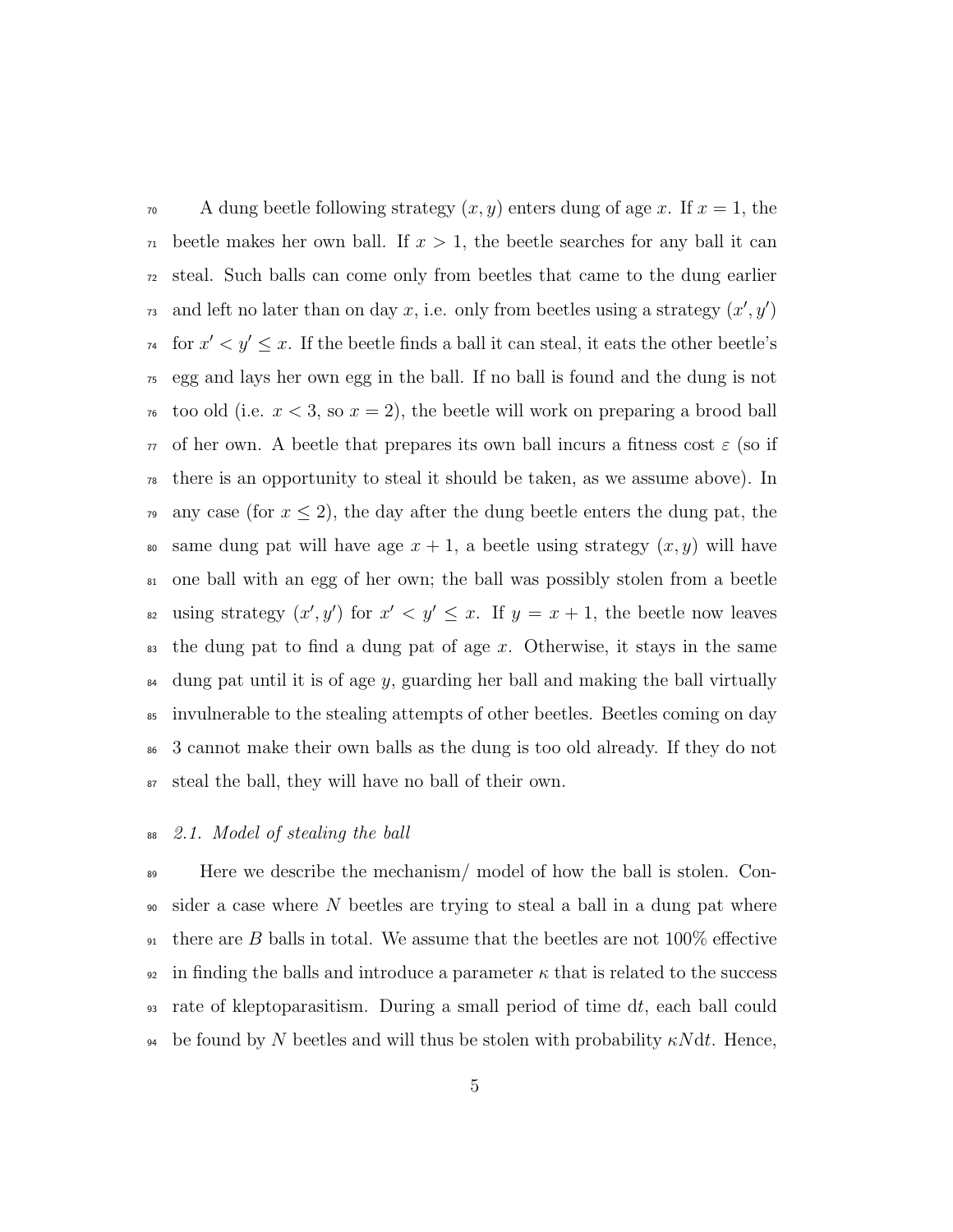$\kappa NBdt$  balls will be stolen in total. Once a beetle steals a ball, it does not <sup>96</sup> attempt to steal another one. Hence

<span id="page-6-0"></span>
$$
N - B = N_0 - B_0 \tag{2}
$$

97 where  $B_0(N_0)$  is the number of balls (beetles) at time 0. Hence, N is the <sup>98</sup> solution of the differential equation

$$
\frac{\mathrm{d}B}{\mathrm{d}t} = -\kappa NB = -\kappa B(B + N_0 - B_0). \tag{3}
$$

<sup>99</sup> The solution of [\(3\)](#page-6-0) is

$$
B(t) = \begin{cases} (N_0 - B_0) \cdot \frac{B_0}{N_0 e^{\kappa t (N_0 - B_0)} - B_0}, & B_0 \neq N_0 \\ \frac{B_0}{\kappa t B_0 + 1}, & B_0 = N_0. \end{cases}
$$
(4)

100 Note that the second formula is a limit of the first when  $B_0 - N_0 \rightarrow 0$ . We <sup>101</sup> will thus use the first formula (and approach the appropriate limit where 102 necessary). Up to scaling (in  $\kappa$ ), we may assume that beetles have time  $t = 1$  $103$  to steal the eggs. Thus after N beetles have come to a dung pat with B <sup>104</sup> balls, there will be

<span id="page-6-2"></span><span id="page-6-1"></span>
$$
B(1) = (N_0 - B_0) \cdot \frac{B_0}{N_0 e^{\kappa (N_0 - B_0)} - B_0}
$$
\n<sup>(5)</sup>

<sup>105</sup> balls left, while the beetles have stolen

$$
B_0 - B(1) = N_0 B_0 \cdot \frac{e^{\kappa(N_0 - B_0)} - 1}{N_0 e^{\kappa(N_0 - B_0)} - B_0}
$$
(6)

<sup>106</sup> balls in total. Note that the above formulae approach the right numbers in <sup>107</sup> the limiting cases, when the numerator and denominator both tend to zero.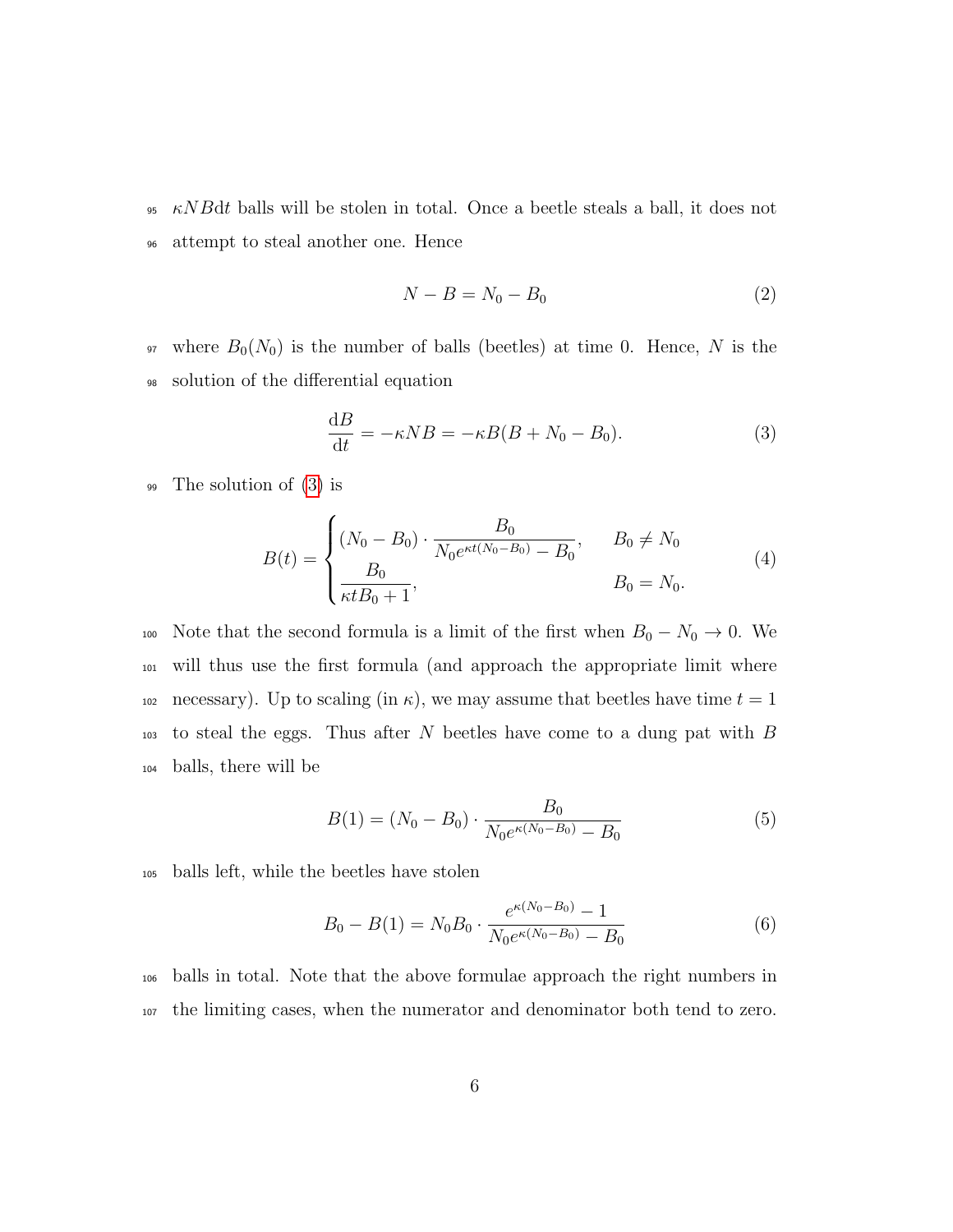108 When  $\kappa$  approaches  $\infty$  (i.e. when beetles are very effective in finding and <sup>109</sup> stealing the balls) then

$$
B(1) \approx \begin{cases} 0, & N_0 \ge B_0 \\ B_0 - N_0, & N_0 < B_0, \end{cases} \tag{7}
$$

 which means that the beetles find and steal all the balls (if there are more beetles than balls) or that every beetle steals one ball for herself (if there 112 are more balls than beetles). Similarly, as  $B_0$  approaches  $\infty$  (and  $\kappa > 0$ , i.e. there is some chance of stealing), we get

$$
B(1) \approx B_0 \tag{8}
$$

$$
B_0 - B(1) \approx N_0, \tag{9}
$$

<sup>114</sup> which means that every beetle gets to steal a ball for her own egg (while leav-<sup>115</sup> ing the total number of balls effectively constant). Finally, as  $N_0$  approaches 116  $\infty$ , we get that  $B(1) \approx 0$ , meaning that beetles find and steal every possible <sup>117</sup> egg.

#### <sup>118</sup> 2.2. Determining Fitness

119 We will denote the fitness, or reproductive success, of a strategy  $(x, y) \in \Omega$ <sup>120</sup> by  $f_{xy}$ . The fitness is the (average) rate at which brood balls produced by <sup>121</sup> a beetle using strategy  $(x, y)$  reach maturity in a population described by  $\vec{P}$ minus any costs involved in producing a brood ball. Here  $\vec{P} = \langle P_{\omega}, \omega \in \Omega \rangle$ , <sup>123</sup> where  $P_{xy}$  is the proportion of the population using strategy  $(x, y)$ . Evolution <sup>124</sup> favours individuals with the greatest fitness, which depends upon the com-<sup>125</sup> position of the population. The composition of the population will change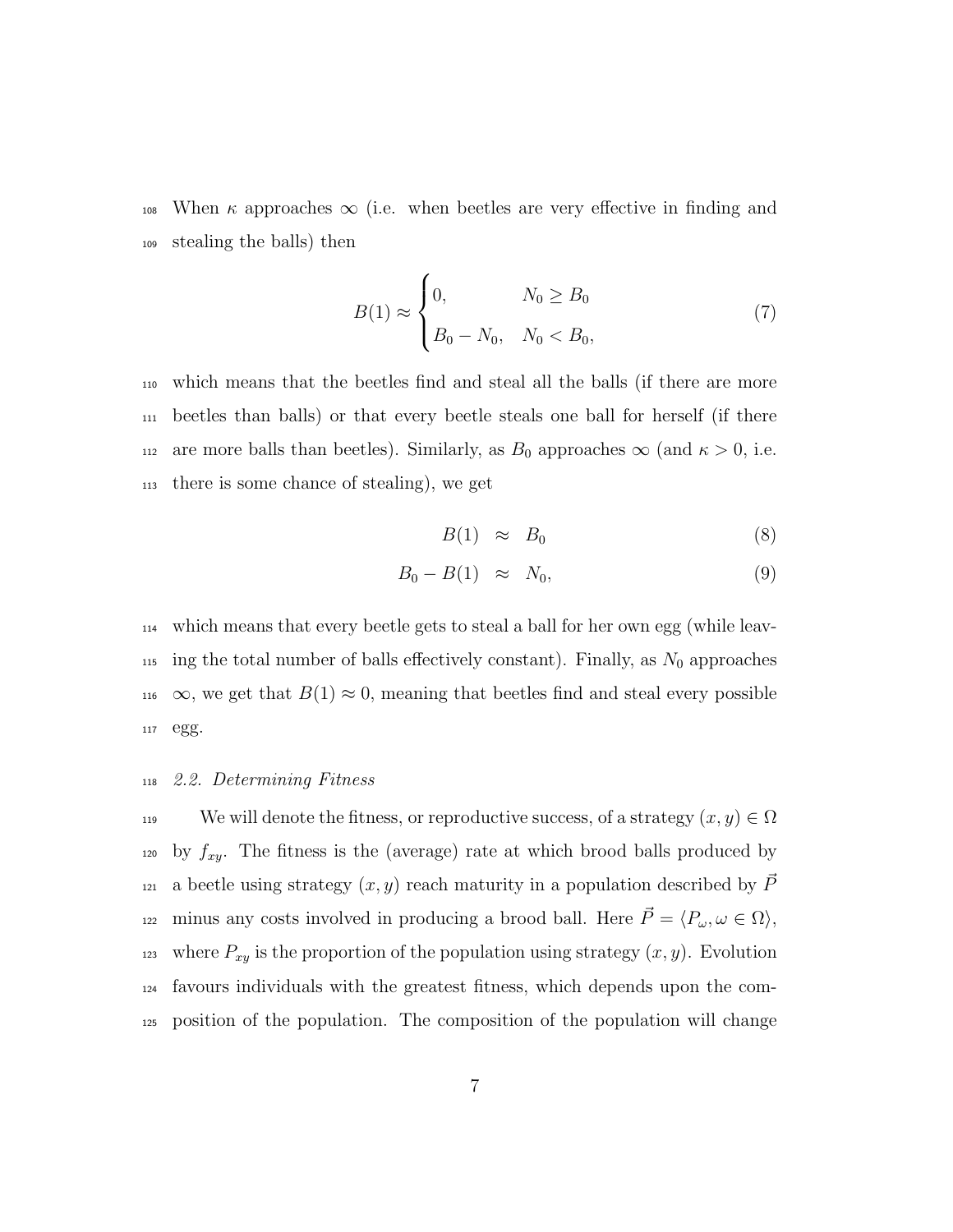through time according to this fitness, on a timescale that is long in com- parison to the three day interactions that we describe. We investigate such changes, and in particular look for stable population mixtures, evolutionarily stable strategies (ESSs).

130 A beetle using strategy  $(x, y)$  works for y−x days on provisioning (stealing <sup>131</sup> and/or making a brood ball plus potential guarding). This also means that 132 beetles using strategy  $(x, y)$  can be found in pats that are  $x, x + 1, \ldots, y - 1$ <sup>133</sup> days old. We assume that dung pats are produced at a constant rate, and <sup>134</sup> that the beetles are equally distributed in time and space. Thus, the effective <sup>135</sup> number of beetles using strategy  $(x, y)$ , denoted  $N_{xy}^e$ , that can be found on 136 a single dung pat of age between x and  $y - 1$  is

<span id="page-8-0"></span>
$$
N_{xy}^e = \frac{P_{xy} \cdot N}{y - x}.
$$
\n(10)

<sup>137</sup> This yields the formula for fitness of a strategy to be

$$
f_{xy} = \frac{B_{xy}^3}{P_{xy} \cdot N} - \varepsilon \rho_{x,y} = \frac{B_{xy}^3}{N_{xy}^e \cdot (y - x)} - \varepsilon \rho_{x,y}
$$
(11)

<sup>138</sup> where  $B_{xy}^i$  is the number of undamaged brood balls beetles using strategy <sup>139</sup> (x, y) have in their possession in a dung pat of age i, and  $\rho_{x,y}$  is the probability 140 that an individual using  $(x, y)$  made its own brood ball.

 $B_{xy}^3$  is determined by the number of brood balls produced (made or stolen)  $_{142}$  by beetles using strategy  $(x, y)$ , minus the number of brood balls stolen from <sup>143</sup> them. In order to determine  $B_{xy}^3$  (which is necessary to find  $f_{xy}$ ) for each <sup>144</sup> strategy, we will determine  $B_{xy}^1$  and  $B_{xy}^2$ .

<sup>145</sup> Note that we have assumed that there is effectively no cost in searching <sup>146</sup> for new cow pats. Field data indicates that the density of pats is over 0.5 pats <sup>147</sup> per  $m^2$  and that beetles can search over  $5m^2$  per second [\(Crowe et al., 2009\)](#page-24-4).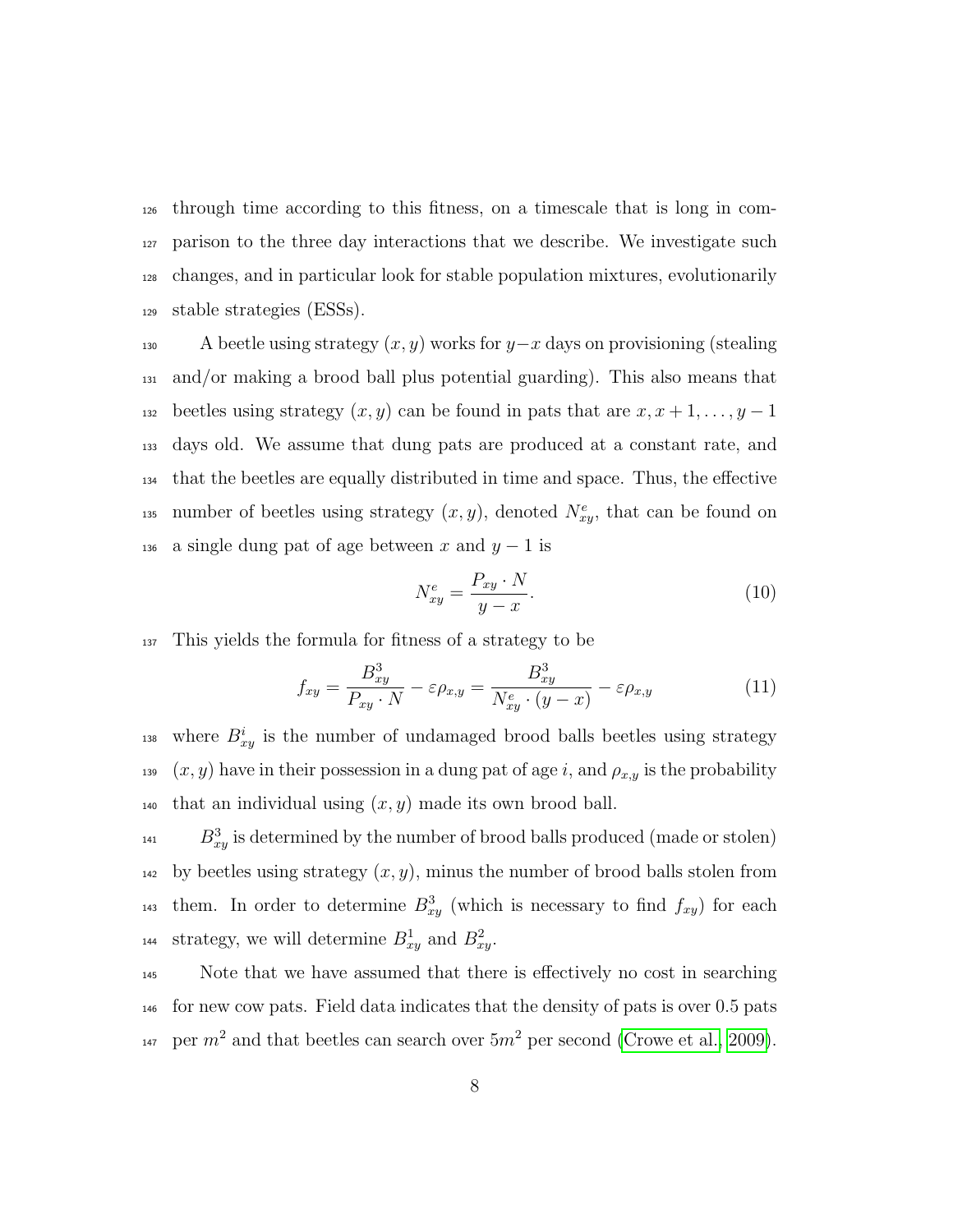<sup>148</sup> However, according to [Moczek and Cochrane](#page-26-4) [\(2006\)](#page-26-4) the time expended on  $149$  tunneling and brood ball production in O. Taurus requires several hours (see <sup>150</sup> also [Hunt and Simmons, 2002,](#page-25-3) [2004\)](#page-25-5).

#### <sup>151</sup> 2.2.1. Day 1

 $152$  Only beetles using strategies  $(1, 2), (1, 3), (1, 4)$  come on the first day of <sup>153</sup> the dung pat. There is nothing to steal and they all make their own balls. <sup>154</sup> We thus have

$$
B_{xy}^1 = \begin{cases} N_{1y}^e, & y \in \{2, 3, 4\} \\ 0, & \text{otherwise} \end{cases}
$$
 (12)

<sup>155</sup> 2.2.2. Day 2

 $156$  Strategies  $(1,3)$  and  $(1,4)$  continue to guard their brood balls, so their <sup>157</sup> brood balls will not be stolen. The only brood balls that can be stolen come  $_{158}$  from strategy  $(1, 2)$ ; and the only beetles that can steal these balls are using a <sup>159</sup> strategy (2, 3) or (2, 4). Hence, there are  $B_{12}^1$  balls to be stolen by  $(N_{23}^e + N_{24}^e)$ <sup>160</sup> beetles to steal them, we use [5](#page-6-1) and get

$$
B_{12}^2 = N_{12}^e \cdot (1 - \sigma_2), \tag{13}
$$

<sup>161</sup> where

$$
(1 - \sigma_2) = \frac{(N_{23}^e + N_{24}^e) - N_{12}^e}{(N_{23}^e + N_{24}^e)e^{\kappa t((N_{23}^e + N_{24}^e) - N_{12}^e)} - N_{12}^e}.
$$
\n(14)

162 Above,  $\sigma_2$  denotes the fraction of the balls that got stolen (using [6\)](#page-6-2). Note  $\mu$ <sub>163</sub> that  $(2,3)$  and  $(2,4)$  may steal, but those beetles that did not steal can <sup>164</sup> make a ball of their own. In total, each such beetle will have a ball in their <sup>165</sup> possession. Thus, we get

$$
B_{xy}^2 = N_{xy}^e, \quad x \in \{1, 2\}, y \in \{3, 4\}.
$$
 (15)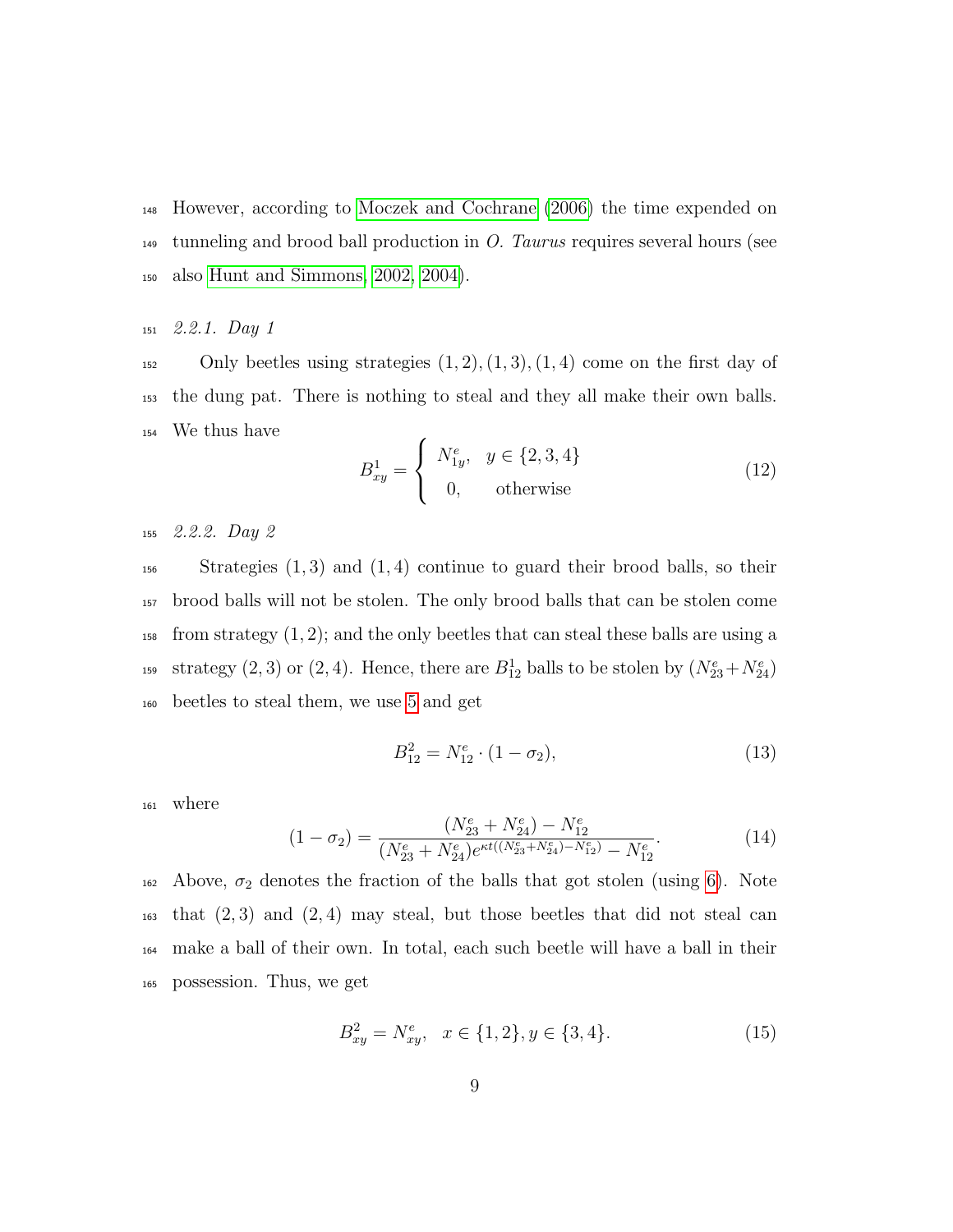$166$  2.2.3. Day 3

 Strategies  $(1, 4)$  and  $(2, 4)$  continue to guard their brood balls, so their brood balls will not be stolen. The brood balls that can be stolen come from 169 strategies  $(1, 2)$ ,  $(1, 3)$  and  $(2, 3)$ ; and the only beetles that can steal those balls are using a strategy  $(3, 4)$ . No new balls can be made on day 3. There are thus in total

$$
V_3 = B_{12}^2 + B_{13}^2 + B_{23}^2 \tag{16}
$$

<sup>172</sup> vulnerable balls that can be stolen on day 3 by a total of  $N_{34}^e$  beetles. Thus,  $_{173}$  by [\(6\)](#page-6-2), beetles using strategy  $(3, 4)$  will steal

$$
S_3 = N_{34}^e V_3 \cdot \frac{e^{\kappa (N_{34}^e - V_3)} - 1}{N_{34}^e e^{\kappa (N_{34}^e - V_3)} - V_3}
$$
(17)

<sup>174</sup> balls. Assuming that stolen balls are selected at random, the fraction  $B_{12}^2/V_3$  $175$  of those stolen balls belonged to  $(1, 2)$  beetles and similarly for other strate-<sup>176</sup> gies. We thus get

$$
B_{12}^3 = B_{12}^2 - S_3 \cdot \frac{B_{12}^2}{V_3} = N_{12}^e \cdot (1 - \sigma_2) \cdot \left(1 - \frac{S_3}{V_3}\right),\tag{18}
$$

<span id="page-10-0"></span>
$$
B_{23}^3 = B_{23}^2 - S_3 \cdot \frac{B_{23}^2}{V_3} = N_{23}^e \cdot \left(1 - \frac{S_3}{V_3}\right),\tag{19}
$$

$$
B_{13}^3 = B_{13}^2 - S_3 \cdot \frac{B_{13}^2}{V_3} = N_{13}^e \cdot \left(1 - \frac{S_3}{V_3}\right),\tag{20}
$$

$$
B_{24}^3 = N_{24}^e, \t\t(21)
$$

$$
B_{14}^3 = N_{14}^e, \t\t(22)
$$

$$
B_{34}^3 = S_3. \t\t(23)
$$

 The corresponding fitnesses then follow from [\(11\)](#page-8-0), although this still involves the unknown term  $\rho_{x,y}$ . It turns out from the analysis below that we do not 179 need to evaluate  $\rho_{x,y}$ , but we note here that  $\rho_{1,y} = 1$  for  $y = 2,3,4$  and  $\rho_{3,4} = 0$ .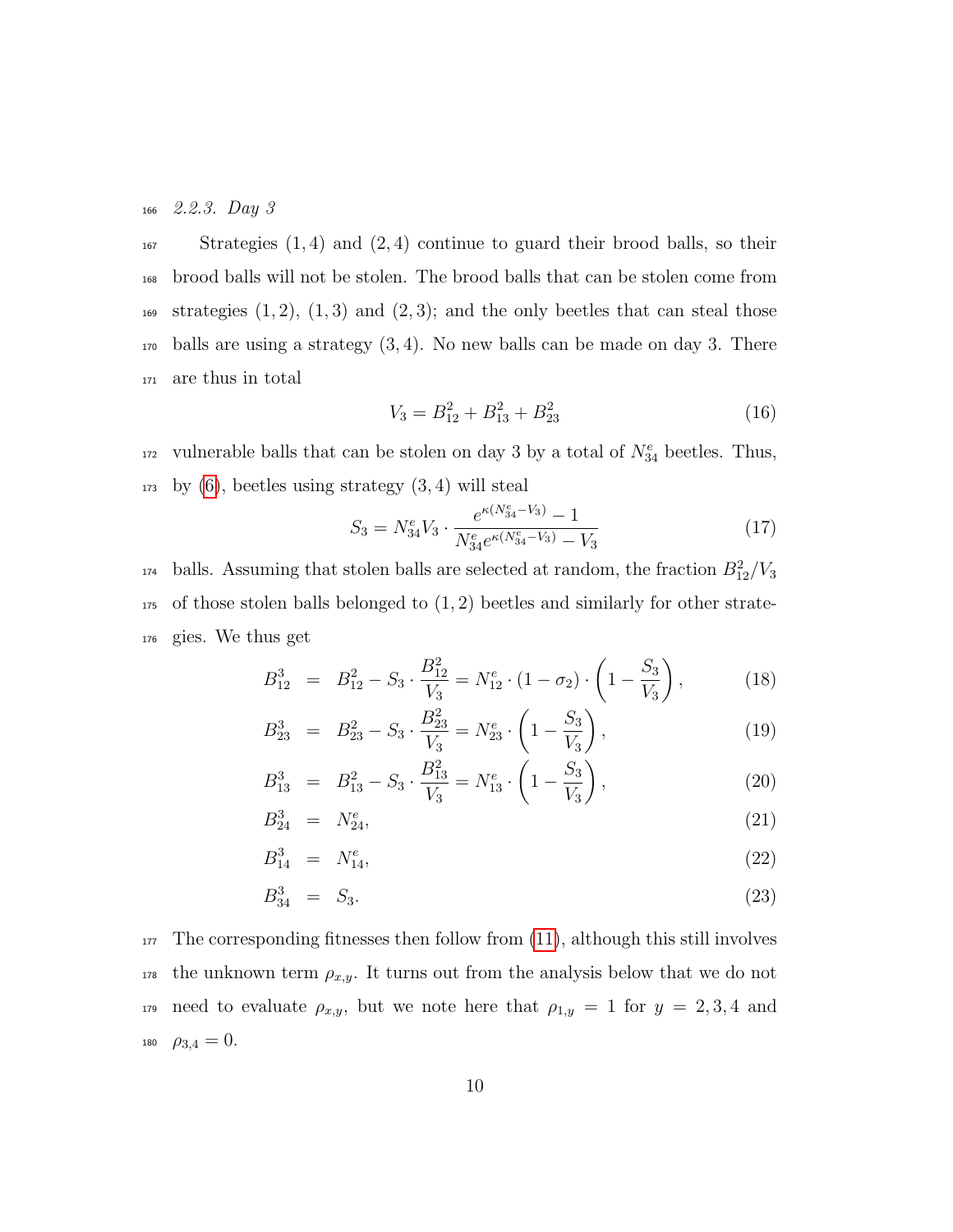#### <sup>181</sup> 3. ESS analysis

First, we establish that none of the strategies  $(1, 2), (1, 3), (1, 4)$  can be an <sup>183</sup> ESS or even involved in an evolutionarily stable mixture. Indeed, it follows  $\mu_{184}$  from [\(11\)](#page-8-0), [\(21\)](#page-10-0) and [\(22\)](#page-10-0) that, under any circumstances,

$$
f_{14} < f_{24}.\tag{24}
$$

185 Now we compare strategies  $(1, 3)$  and  $(2, 3)$ . Each has the same probability  $_{186}$  of losing any brood ball that they make (if it is stolen by a  $(3, 4)$  individual).  $187 \quad (2,3)$  has no greater cost per ball, as  $(1,3)$  can never steal, and  $(2,3)$  makes  $_{188}$  balls at a faster rate than  $(1, 3)$  (taking one day instead of two). Thus, as long <sup>189</sup> as the expected cost per brood ball is less than the expected reward (which <sup>190</sup> we assume, as otherwise the population would not be viable), we have that

$$
f_{13} < f_{23}.\tag{25}
$$

191 Finally, since  $\kappa > 0$  (i.e. beetles can steal something), we get that  $\sigma_2 > 0$ 192 and thus since  $\rho_{2,3} \leq \rho_{1,2} = 1$ ,

$$
f_{12} < f_{23}.\tag{26}
$$

<sup>193</sup> This means that we can restrict ourselves to the analysis of the case where  $_{194}$  only  $(2,3), (2,4)$  and  $(3,4)$  are present. In this situation, beetles using  $(3,4)$ <sup>195</sup> can steal balls coming from (2, 3) only and no other stealing takes place. 196 Thus  $(2, 3), (2, 4)$  must make their own brood balls and  $\rho_{2,y} = 1$  for  $y = 3, 4$ .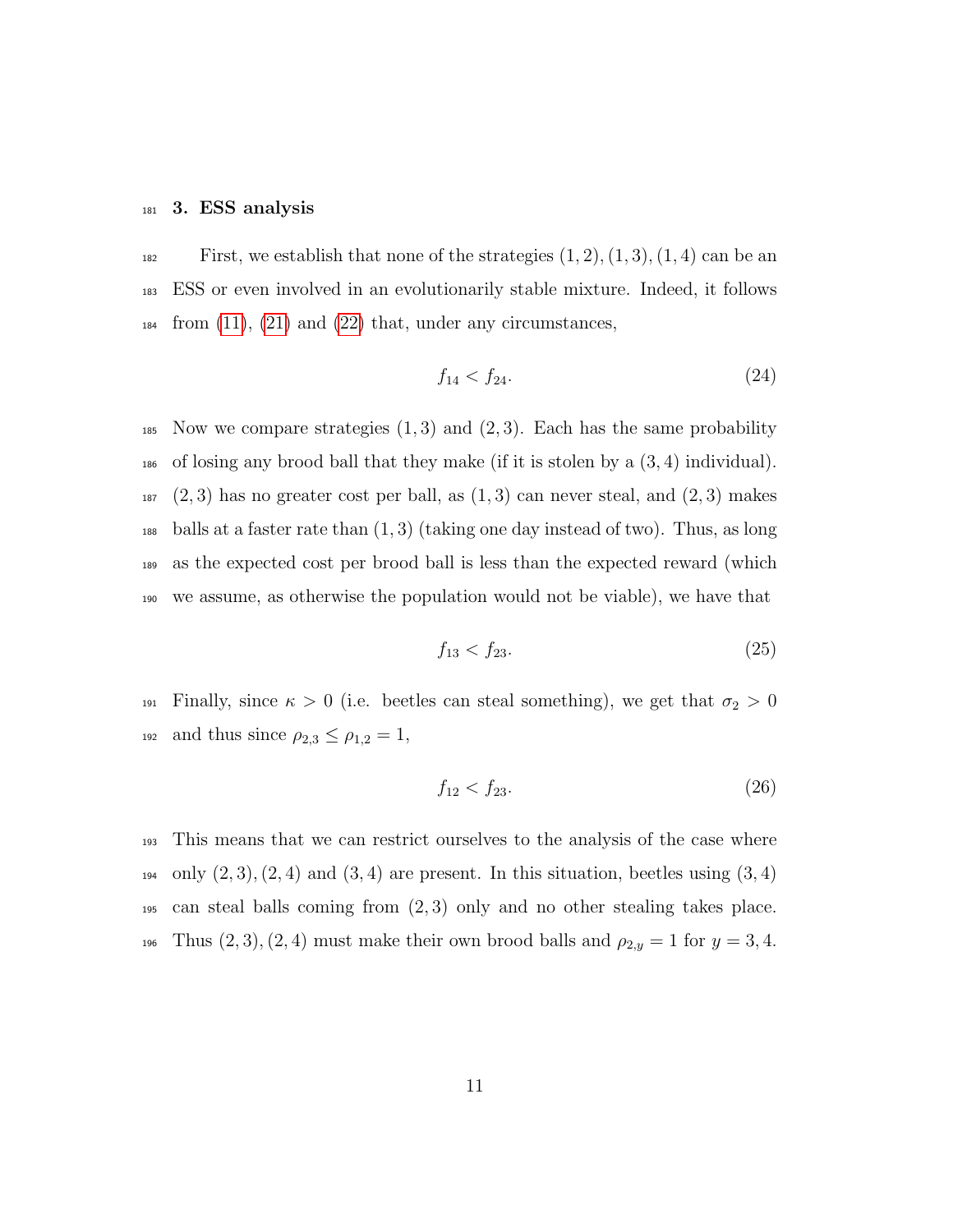<sup>197</sup> The fitness of the respective beetles becomes

$$
f_{24} = \frac{1}{2} - \varepsilon,\tag{27}
$$

<span id="page-12-0"></span>
$$
f_{23} = \frac{N_{34}^e - N_{23}^e}{N_{34}^e e^{\kappa (N_{34}^e - N_{23}^e)} - N_{23}^e} - \varepsilon = \frac{P_{34} - P_{23}}{P_{34} e^{\kappa'(P_{34} - P_{23})} - P_{23}} - \varepsilon, \quad (28)
$$

$$
f_{34} = \frac{N_{23}^e e^{\kappa (N_{34}^e - N_{23}^e)} - N_{23}^e}{N_{34}^e e^{\kappa (N_{34}^e - N_{23}^e)} - N_{23}^e} = \frac{P_{23} e^{\kappa'(P_{34} - P_{23})} - P_{23}}{P_{34} e^{\kappa'(P_{34} - P_{23})} - P_{23}},
$$
(29)

198 where the new factor  $\kappa'$  is just a rescaling of the original factor  $\kappa$ ,

$$
\kappa' = \kappa N. \tag{30}
$$

#### <sup>199</sup> 3.1. Pure strategies

 We shall first consider each pure strategy in turn, assuming the popu- lation consists almost entirely of individuals of that type, together with a small invading group comprising individuals from the other types. When the  $_{203}$  population consists of almost all  $(2,3)$  strategists, the fitnesses of the three strategies are

$$
f_{23} = 1 - \varepsilon,\tag{31}
$$

$$
f_{24} = 1/2 - \varepsilon,\tag{32}
$$

$$
f_{34} = 1 - e^{-\kappa'} \tag{33}
$$

205 so that  $(2, 3)$  is an ESS when  $f_{23}$  is the largest of the three fitnesses i.e.

$$
\kappa' < -\ln(\varepsilon). \tag{34}
$$

<sup>206</sup> When the population consists of almost all (3, 4) strategists, the fitnesses of <sup>207</sup> the three strategies are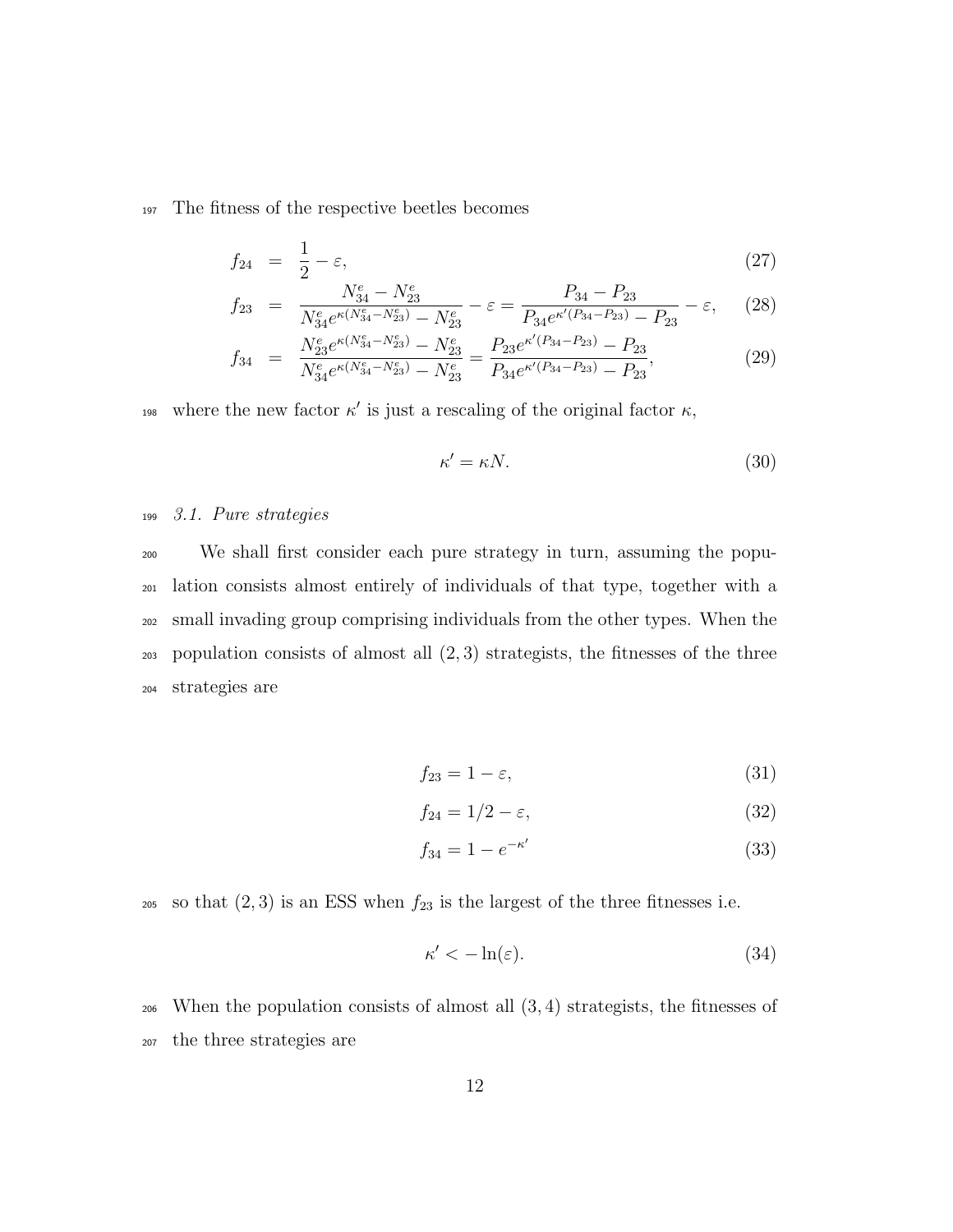$$
f_{23} = e^{-\kappa'} - \varepsilon,\tag{35}
$$

$$
f_{24} = 1/2 - \varepsilon,\tag{36}
$$

$$
f_{34} = 0.\t\t(37)
$$

<sup>208</sup> For (3, 4) to be an ESS we need  $\varepsilon > \max(1/2, e^{-\kappa'})$ . Note that such a popu-<sup>209</sup> lation is not realistic, since it consists only of individuals who arrive too late <sup>210</sup> to lay their own eggs, and so no eggs are ever laid. Provided that the cost <sup>211</sup> of egg laying is not unfeasibly large, then this is not an ESS, and we shall 212 discount it. In general we shall assume that  $\varepsilon < 1/2$ .

 $\sum_{213}$  Finally when the population consists of almost all  $(2, 4)$  strategists, the 214 fitnesses of  $(2, 4)$  is  $f_{24} = 1/2 - \varepsilon$ . It can thus be invaded by  $(2, 3)$  strategists 215 whose fitness is  $f_{23} = 1 - \varepsilon$ . Thus,  $(2, 4)$  is never an ESS.

#### <sup>216</sup> 3.2. Mixtures of two pure strategies

 We shall first consider populations consisting of two of the three strate- gies only. For any particular mixture to be an ESS, the payoffs to the two strategies involved must be equal, and greater than the payoff to the third <sup>220</sup> strategy

221 First we consider a pair including  $(2,3)$  and  $(2,4)$ . We have  $p_{34} = 0$ , so 222 that  $f_{23} = 1 - \varepsilon$ ,  $f_{24} = 1/2 - \varepsilon$ . Thus  $f_{23} > f_{24}$ , which means that no such <sup>223</sup> mixture can be an ESS.

224 Now we consider a pair including  $(2, 4)$  and  $(3, 4)$ . We have  $p_{23} = 0$ , so 225 that  $f_{24} = 1/2 - \varepsilon, f_{34} = 0$ . Thus  $f_{24} > f_{34}$ , which means that no such <sup>226</sup> mixture can be an ESS.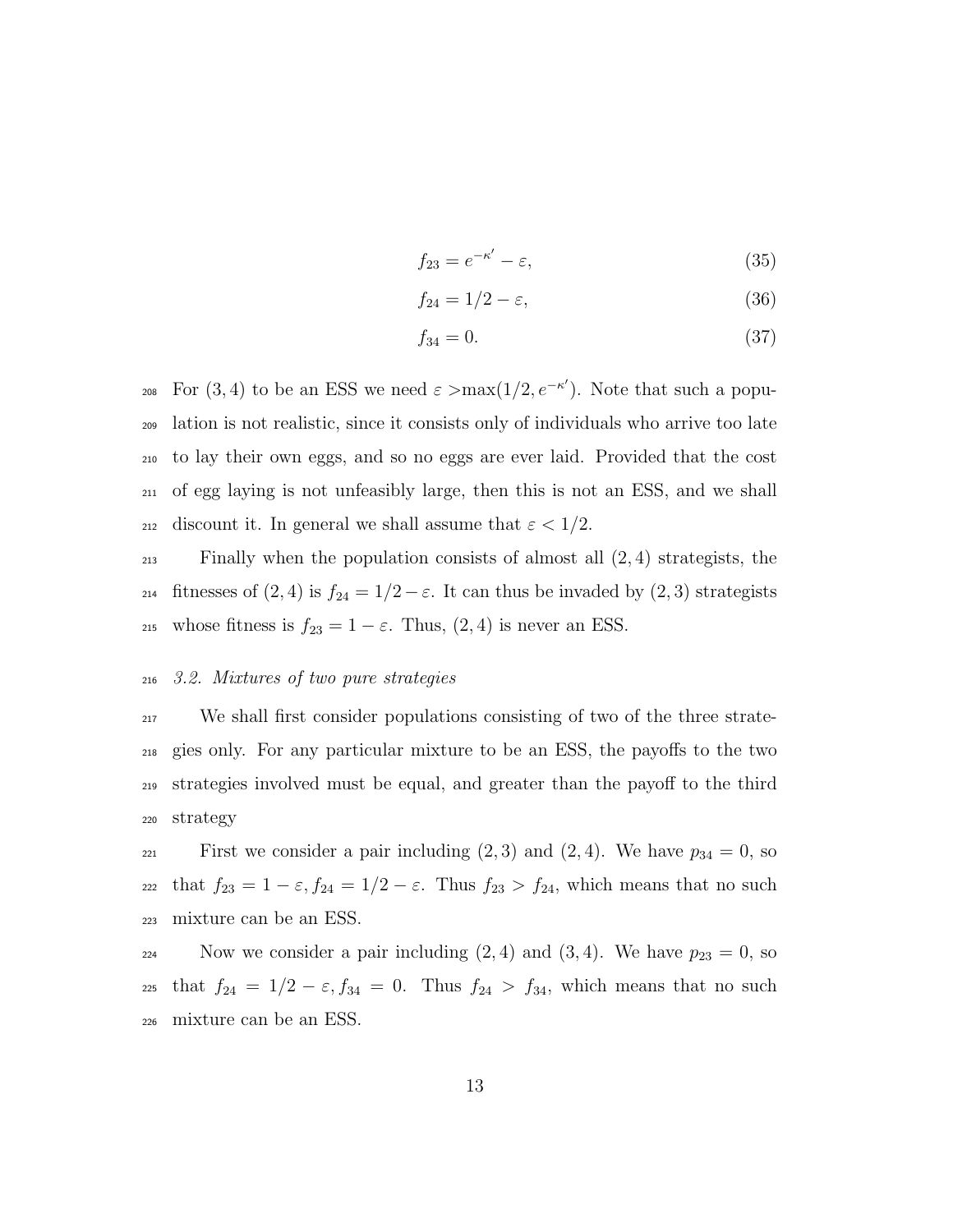<sup>227</sup> To have a pair including  $(2, 3)$  and  $(3, 4)$  we need  $f_{23} = f_{34}$  which, by  $(27)$ <sup>228</sup> and [\(28\)](#page-12-0) implies that

<span id="page-14-1"></span>
$$
h(P_{23}) = f_{23} - f_{34} = \frac{(1 - P_{23}) - P_{23}e^{\kappa'(1 - 2P_{23})}}{(1 - P_{23})e^{\kappa'(1 - 2P_{23})} - P_{23}} - \varepsilon = 0.
$$
 (38)

<sup>229</sup> For stability against small changes in the relative frequency of the two types 230 in the equilibrium we need  $h'(P_{23}) < 0$  where the differentiation is with  $_{231}$  respect to  $P_{23}$ . It happens if and only if

<span id="page-14-0"></span>
$$
1 - e^{2\kappa'(1 - 2P_{23})} + 2\kappa'(1 - 2P_{23})e^{\kappa'(1 - 2P_{23})} < 0. \tag{39}
$$

232 It is easy to show that the left hand side of [\(39\)](#page-14-0) is zero at  $P_{23} = 1/2$ , positive <sup>233</sup> when  $P_{23} > 1/2$  and negative when  $P_{23} < 1/2$ . This, together with the fact <sup>234</sup> that  $h(0) = h(1) = e^{-\kappa'} - \varepsilon$ , in turn means that there are either no roots to <sup>235</sup> [\(38\)](#page-14-1) or there are exactly two, with an unstable root with  $P_{23} > 1/2$  and a 236 stable (against changes in  $P_{23}$  and  $P_{34}$ ) root with  $P_{23}$  < 1/2. There are two 237 such roots when  $h(0) > 0 > h(1/2)$  i.e.

<span id="page-14-3"></span>
$$
\frac{2(1-\varepsilon)}{1+\varepsilon} < \kappa' < -\ln(\varepsilon). \tag{40}
$$

<span id="page-14-2"></span> $_{238}$  In addition we need stability against invasion by  $P_{24}$ . We will first evalu-<sup>239</sup> ate the mean fitness in a mixture satisfying [\(38\)](#page-14-1). Since pats are visited daily <sup>240</sup> by all females, the ratio of the number of brood balls hatching daily to the  $_{241}$  number of females is simply the proportion of females building balls,  $P_{23}$ . <sup>242</sup> This is also the proportion of females who pay the costs of building a brood 243 ball. Hence,  $f_{23} = f_{34} = P_{23}(1 - \varepsilon)$ . Thus,  $f_{23} > f_{24} = 1/2 - \varepsilon$  is equivalent <sup>244</sup> to

$$
P_{23} > \frac{1 - 2\varepsilon}{2(1 - \varepsilon)}.\tag{41}
$$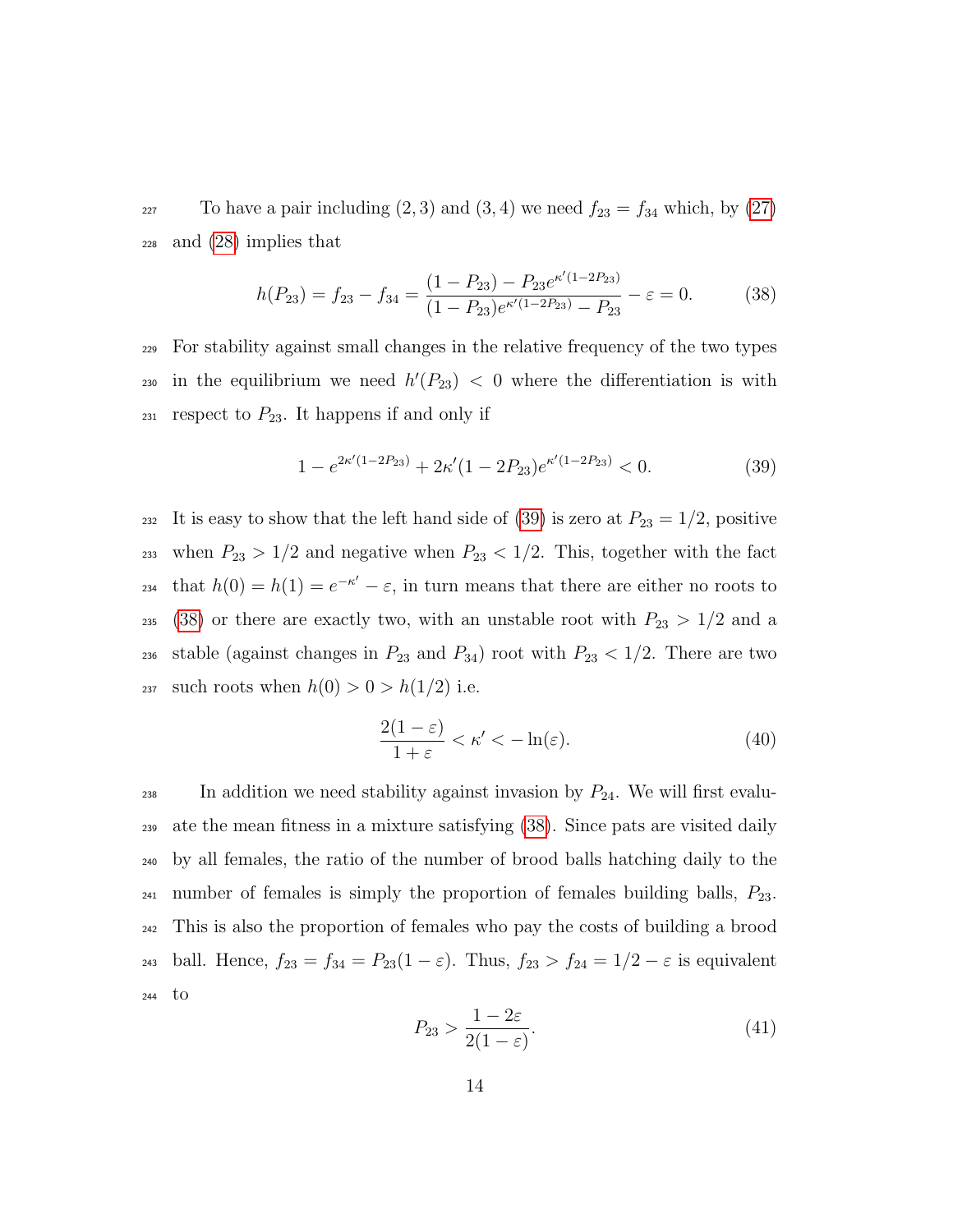<sup>245</sup> This inequality defines a region in parameter space which has a boundary 246 defined by when  $>$  is replaced by  $=$  in [\(41\)](#page-14-2). This boundary thus occurs when  $P_{23} = \frac{1-2\varepsilon}{2(1-\varepsilon)}$ <sup>247</sup>  $P_{23} = \frac{1-2\varepsilon}{2(1-\varepsilon)}$  and thus when

<span id="page-15-0"></span>
$$
\frac{P_{23}}{1 - P_{23}} = 1 - 2\varepsilon \text{ and } 1 - 2P_{23} = \frac{\varepsilon}{1 - \varepsilon}.
$$
 (42)

<sup>248</sup> Rearranging [\(38\)](#page-14-1) gives

$$
e^{\kappa'(1-2P_{23})} = \frac{1 + \frac{P_{23}}{1-P_{23}}\varepsilon}{\frac{P_{23}}{1-P_{23}} + \varepsilon}
$$
(43)

<sup>249</sup> which using the rearrangements in [\(42\)](#page-15-0) leads to the boundary condition as

<span id="page-15-1"></span>
$$
\kappa' = \frac{1 - \varepsilon}{\varepsilon} \ln(1 + 2\varepsilon). \tag{44}
$$

250 It is clear that invasion by  $P_{24}$  is resisted if and only if  $\kappa'$  lies on one side <sup>251</sup> of the critical value given by [\(44\)](#page-15-1), and simple verification indicates that the <sup>252</sup> required condition is

<span id="page-15-2"></span>
$$
\kappa' < \frac{1-\varepsilon}{\varepsilon} \ln(1+2\varepsilon). \tag{45}
$$

<sup>253</sup> The right-hand term of [\(45\)](#page-15-2) always lies between the two limits of [\(40\)](#page-14-3) for <sup>254</sup>  $\varepsilon$  < 0.5 so that we have a pair (2, 3) and (3, 4) if and only if

$$
\frac{2(1-\varepsilon)}{1+\varepsilon} < \kappa' < \frac{1-\varepsilon}{\varepsilon} \ln(1+2\varepsilon). \tag{46}
$$

#### <sup>255</sup> 3.3. Mixtures of all three pure strategies

<sup>256</sup> For an internal equilibrium we require the fitness of all three strategies <sup>257</sup> to be identical. By [\(27\)](#page-12-0) and [\(28\)](#page-12-0),  $f_{23} = f_{24}$  if and only if

<span id="page-15-3"></span>
$$
e^{\kappa'(P_{34}-P_{23})} = 2 - \frac{P_{23}}{P_{34}}.\tag{47}
$$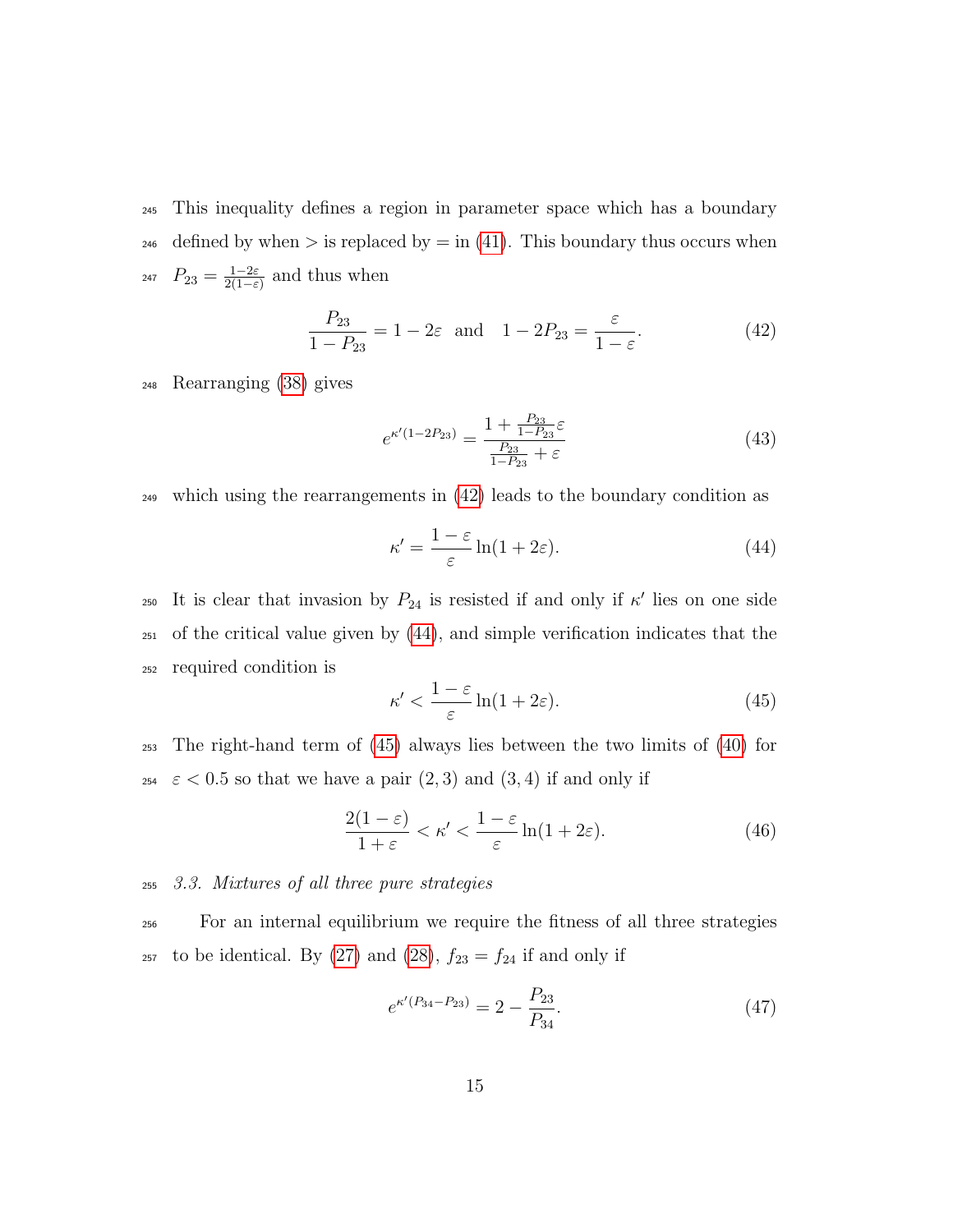258 By [\(28\)](#page-12-0) and [\(29\)](#page-12-0),  $f_{23} = f_{34}$  if and only if

<span id="page-16-0"></span>
$$
\varepsilon = \frac{P_{34} - P_{23}e^{\kappa'(P_{34} - P_{23})}}{P_{34}e^{\kappa'(P_{34} - P_{23})} - P_{23}}.\tag{48}
$$

<sup>259</sup> Substituting [\(47\)](#page-15-3) into [\(48\)](#page-16-0) we obtain

<span id="page-16-1"></span>
$$
\varepsilon = \frac{P_{34} - P_{23}(2 - \frac{P_{23}}{P_{34}})}{P_{34}(2 - \frac{P_{23}}{P_{34}}) - P_{23}} = \frac{P_{34} - P_{23}}{2P_{34}}.\tag{49}
$$

<sup>260</sup> Thus we have,

<span id="page-16-2"></span>
$$
P_{23} = P_{34}(1 - 2\varepsilon),\tag{50}
$$

<sup>261</sup> which substituted into [\(47\)](#page-15-3) gives

$$
P_{34} - P_{23} = \frac{1}{\kappa'} \ln(1 + 2\varepsilon).
$$
 (51)

<sup>262</sup> Rearranging [\(50\)](#page-16-1) and [\(51\)](#page-16-2) we obtain an internal equilibrium when

$$
P_{23} = \frac{1 - 2\varepsilon}{2\kappa'\varepsilon} \ln(1 + 2\varepsilon),\tag{52}
$$

$$
P_{34} = \frac{1}{2\kappa'\varepsilon} \ln(1 + 2\varepsilon),\tag{53}
$$

$$
P_{24} = 1 - P_{23} - P_{34} \tag{54}
$$

263 whenever the three terms are all positive, which (assuming  $\varepsilon < 1/2$ ) occurs <sup>264</sup> if and only if

$$
\kappa' > \frac{1-\varepsilon}{\varepsilon} \ln(1+2\varepsilon). \tag{55}
$$

<sup>265</sup> We believe that this equilibrium is also an ESS in all cases, as suggested by <sup>266</sup> our numerical results, but we have not been able to prove this.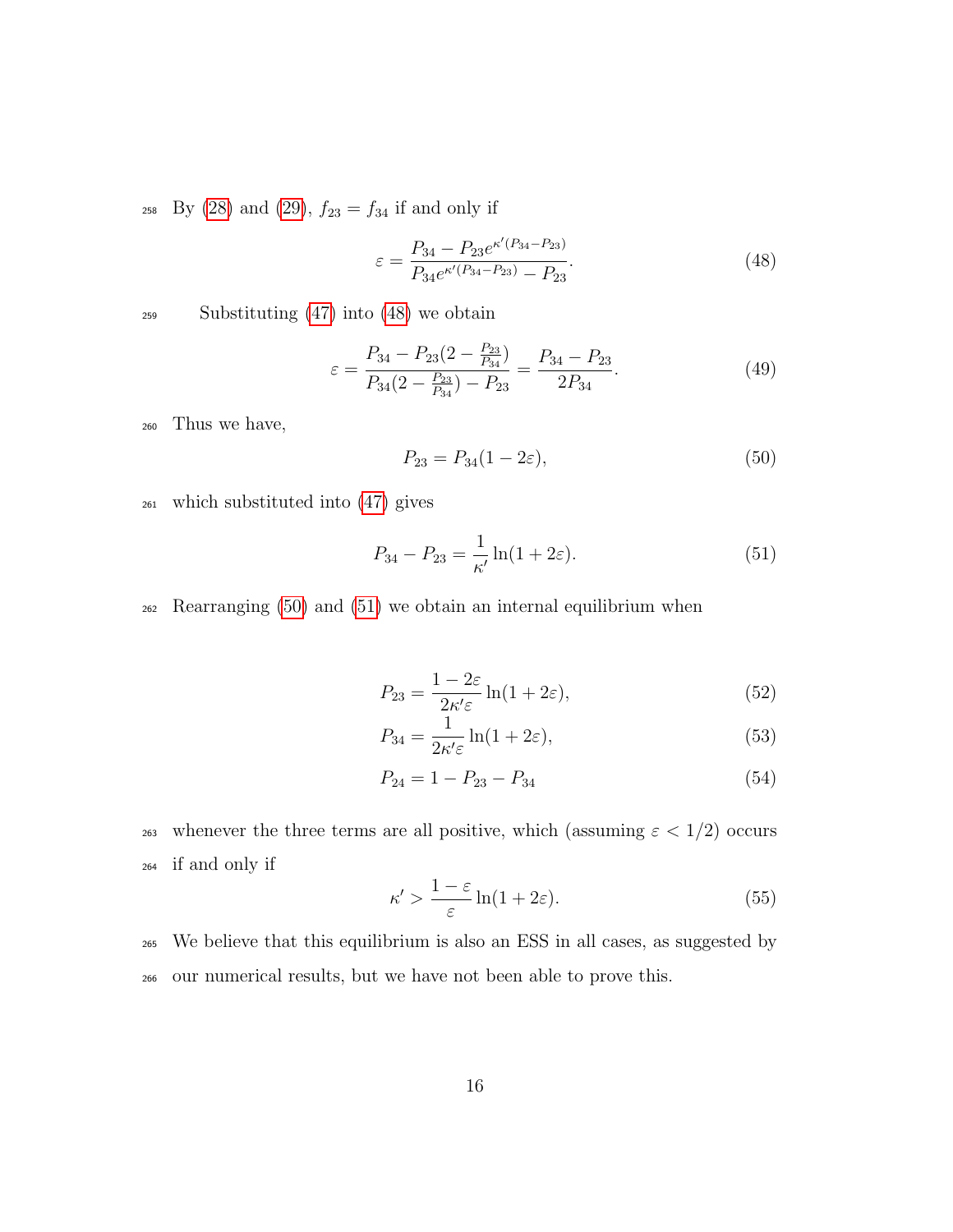

<span id="page-17-0"></span>Figure 1: Diagram of the dynamics for  $\varepsilon = 0.2$  and a)  $\kappa' = 1 < \frac{2(1-\varepsilon)}{1+\varepsilon}$  $\frac{(1-\varepsilon)}{1+\varepsilon}$ , b)  $\frac{2(1-\varepsilon)}{1+\varepsilon} < \kappa' =$  $1.34 < \frac{1-\varepsilon}{\varepsilon} \ln(1+2\varepsilon)$ , c)  $\frac{1-\varepsilon}{\varepsilon} \ln(1+2\varepsilon) < \kappa' = 1.5 < -\ln(\varepsilon)$ , d)  $-\ln(\varepsilon) < \kappa' = 3$ .

#### <sup>267</sup> 3.4. Dynamics

<sup>268</sup> We consider evolutionary dynamics, using the classical replicator equation <sup>269</sup> [\(Hofbauer and Sigmund, 1998\)](#page-25-6)

$$
\frac{d}{dt}P_{xy} = P_{xy}(f_{xy} - \bar{f}),\tag{56}
$$

<sup>270</sup> where  $\bar{f}$  is the mean payoff in the population. The dynamics yields four <sup>271</sup> different outcomes, as in the ESS analysis above, see Figure [1.](#page-17-0)

<sup>272</sup> It is hard to prove results regarding the replicator dynamics in a case <sup>273</sup> with non-linear payoffs as in this paper, and we shall restrict ourselves to <sup>274</sup> observing the outcome of simulations.

<sup>275</sup> When there was a unique solution, this was either a pure ESS or an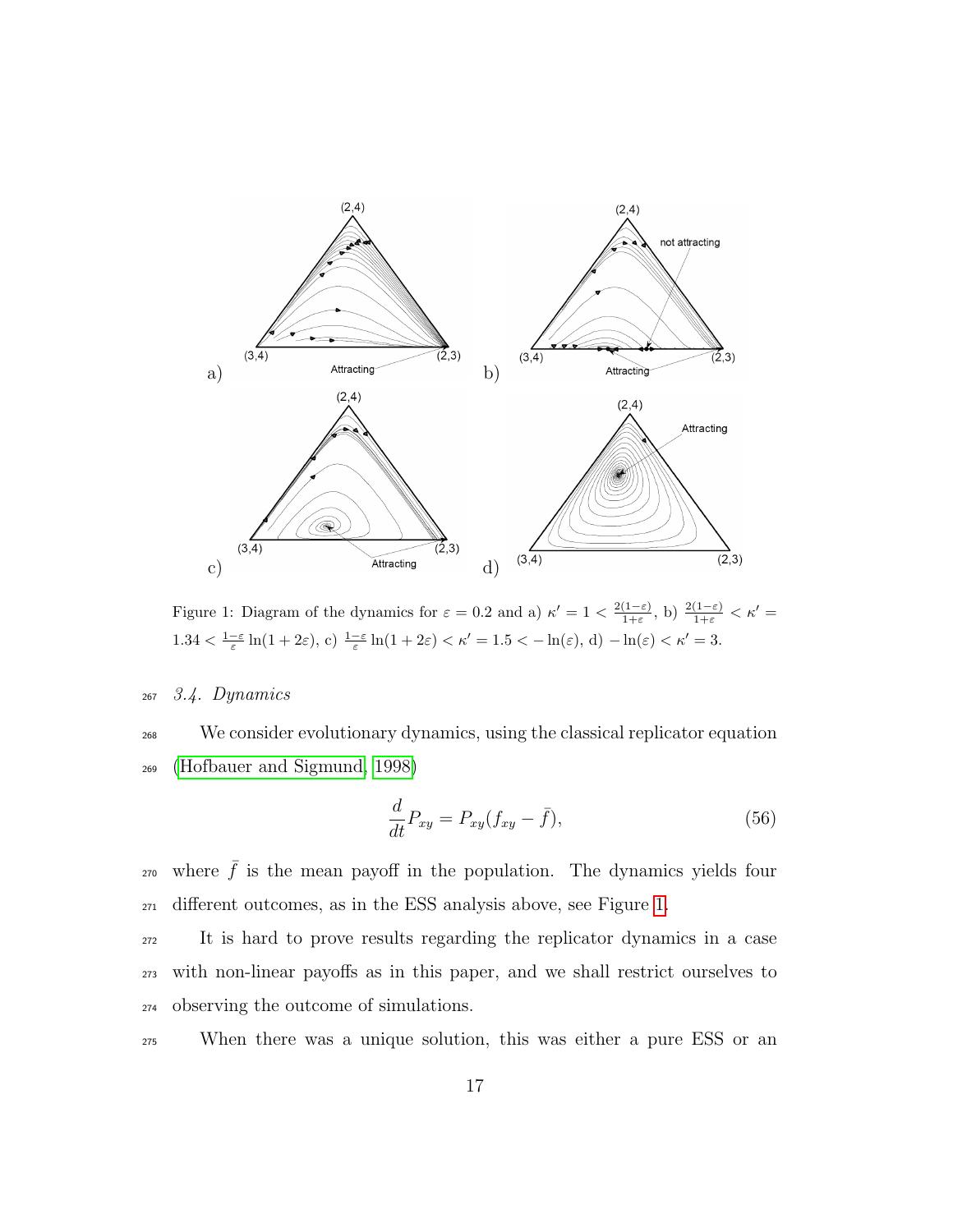

<span id="page-18-0"></span>Figure 2: Outcomes for different model parameters, the cost of making own ball,  $\varepsilon$  and the (scaled) effectiveness to find a ball,  $\kappa'$ .

 internal equilibrium, and so in each case a rest point of the dynamics. In each case the numerical results showed that this was a global attractor so that starting with any population mixture, the population always finished at the unique rest point. When there were two rest points, where the population finished depended upon the initial population composition, but generally each had a substantial basin of attraction.

#### <sup>282</sup> 4. Results summary

There are four distinct cases, based upon comparing the value of  $\kappa'$  with 284 three progressively larger functions of  $\varepsilon$ . We illustrate these in Figure [2.](#page-18-0)

<sup>285</sup> If

$$
\kappa' < \frac{2(1-\varepsilon)}{1+\varepsilon} \tag{57}
$$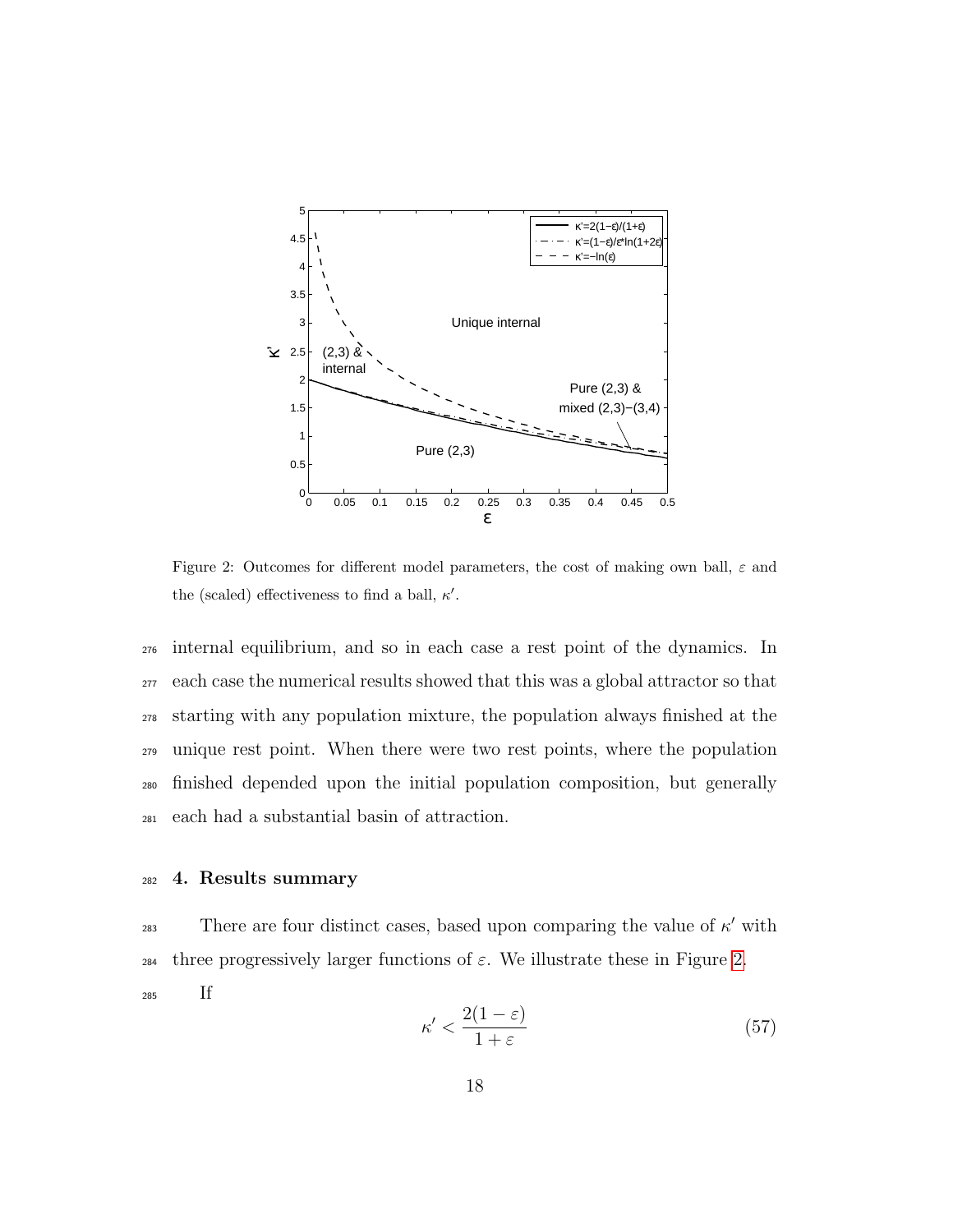then there is a unique pure  $(2, 3)$  ESS which is globally stable. If

$$
\frac{2(1-\varepsilon)}{1+\varepsilon} < \kappa' < \frac{1-\varepsilon}{\varepsilon} \ln(1+2\varepsilon),\tag{58}
$$

 then there are two ESSs, a pure  $(2,3)$  ESS and a mixed ESS combining the <sup>288</sup> two strategies  $(2,3)$  and  $(3,4)$ . If

$$
\frac{1-\varepsilon}{\varepsilon}\ln(1+2\varepsilon) < \kappa' < -\ln(\varepsilon),\tag{59}
$$

289 then there are again two solutions, a pure  $(2,3)$  ESS and an internal equilib-rium combining all three strategies. Finally if

$$
-\ln(\varepsilon) < \kappa' \tag{60}
$$

there is a unique internal equilibrium.

 We can thus see that when brood balls are difficult to find (when com- pared to the cost of production) then all individuals should spend as short a time on the dung pat at possible before leaving, and create their own brood balls. When they become easier to find, then this strategy remains an ESS, but there is also an alternative mixed ESS comprising both individuals of the original type and pure parasites which arrive late in the hope of exploiting these individuals after they have left by stealing their brood balls. If finding brood balls becomes even easier, then whilst the first solution is still an ESS, the mixed solution involves a third strategy which arrives early and waits for a long time guarding its brood balls as a defence against the late arriving parasites. Finally for brood balls that are very easy to find, the pure strategy is no longer an ESS, and the mixture of three is the unique solution.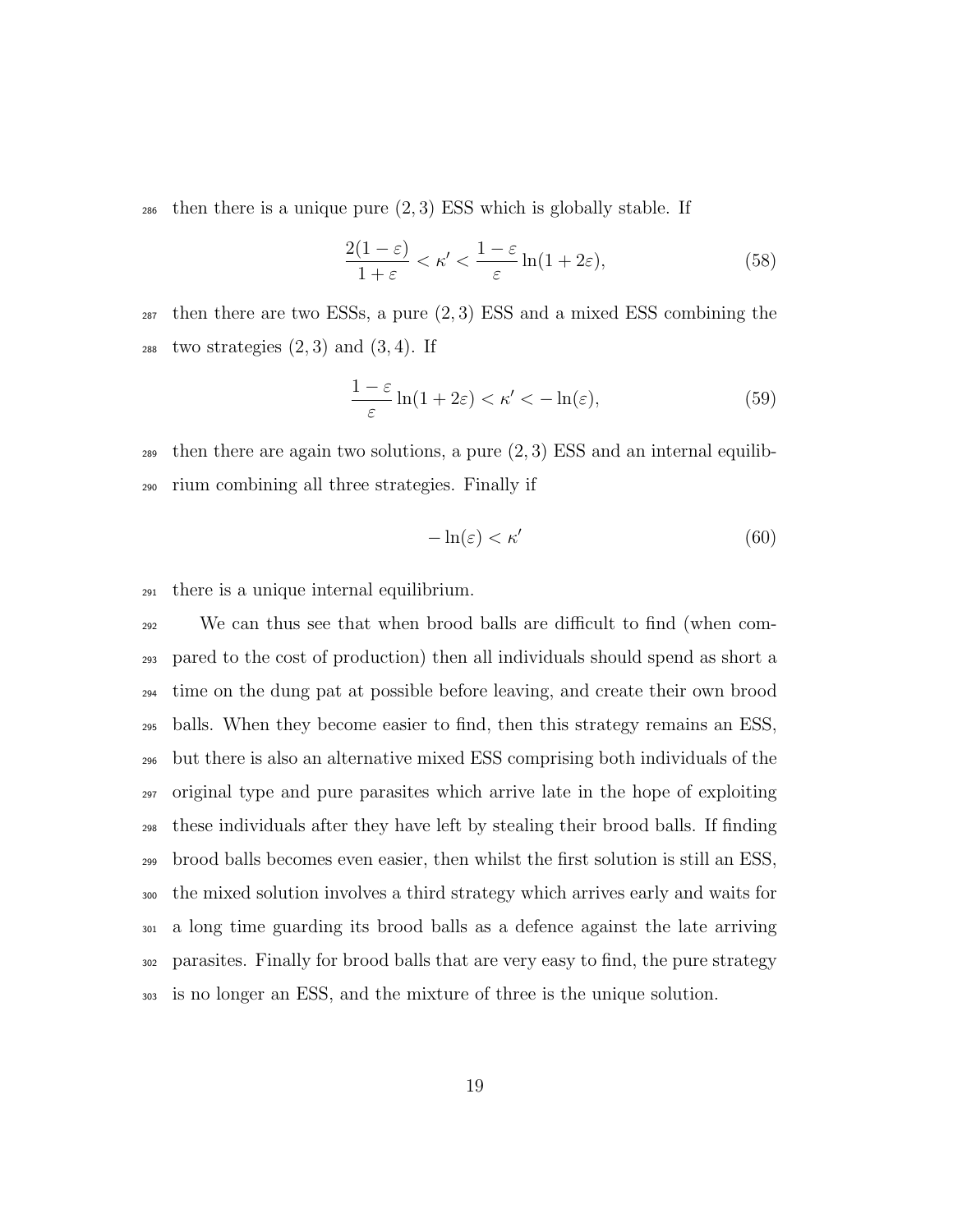#### 5. Discussion

 In this paper we have considered a dynamic model of the creation, par- asitism and defence of brood balls by a common species of dung beetle. As the quality of dung quickly declines over a small period of days, beetles must move between pats to give their offspring a good chance of survival. We have shown that under different circumstances, three distinct strategies can sur- vive in some combinations. The first type are individuals (2, 3) which arrive early on dung pats but leave quickly; whilst they would parasitise others if the opportunity arose, they are not on the dung pat at the right time to do so. Thus if the population only consists of individuals of this type, there is no parasitism. The second type are purely parasitic  $(3, 4)$  beetles which arrive later, after those of the first type have left, and who parasitise their brood balls. Finally there are (2, 4) individuals who arrive early and stay for a long time to guard their own eggs from parasitic individuals. The second type can clearly only exist if there are individuals of the first type, and the defensive strategy of the third type is only effective if the second type are present.

 The key factors which affect the mixture of individuals are two key pa- rameters, the ease of finding brood balls to steal, and the cost of making your own ball. The harder balls are to find, and the lower the cost of making a  $_{324}$  ball, the more the strategy  $(2, 3)$  prevails in the population. This strategy is always present in some numbers, and for sufficiently low cost of ball making and high difficulty of finding difficulty all beetles play this strategy. As these parameters change (cost of ball making increases, difficulty of finding a ball decreases), then the parasitic individuals can appear, and at more extreme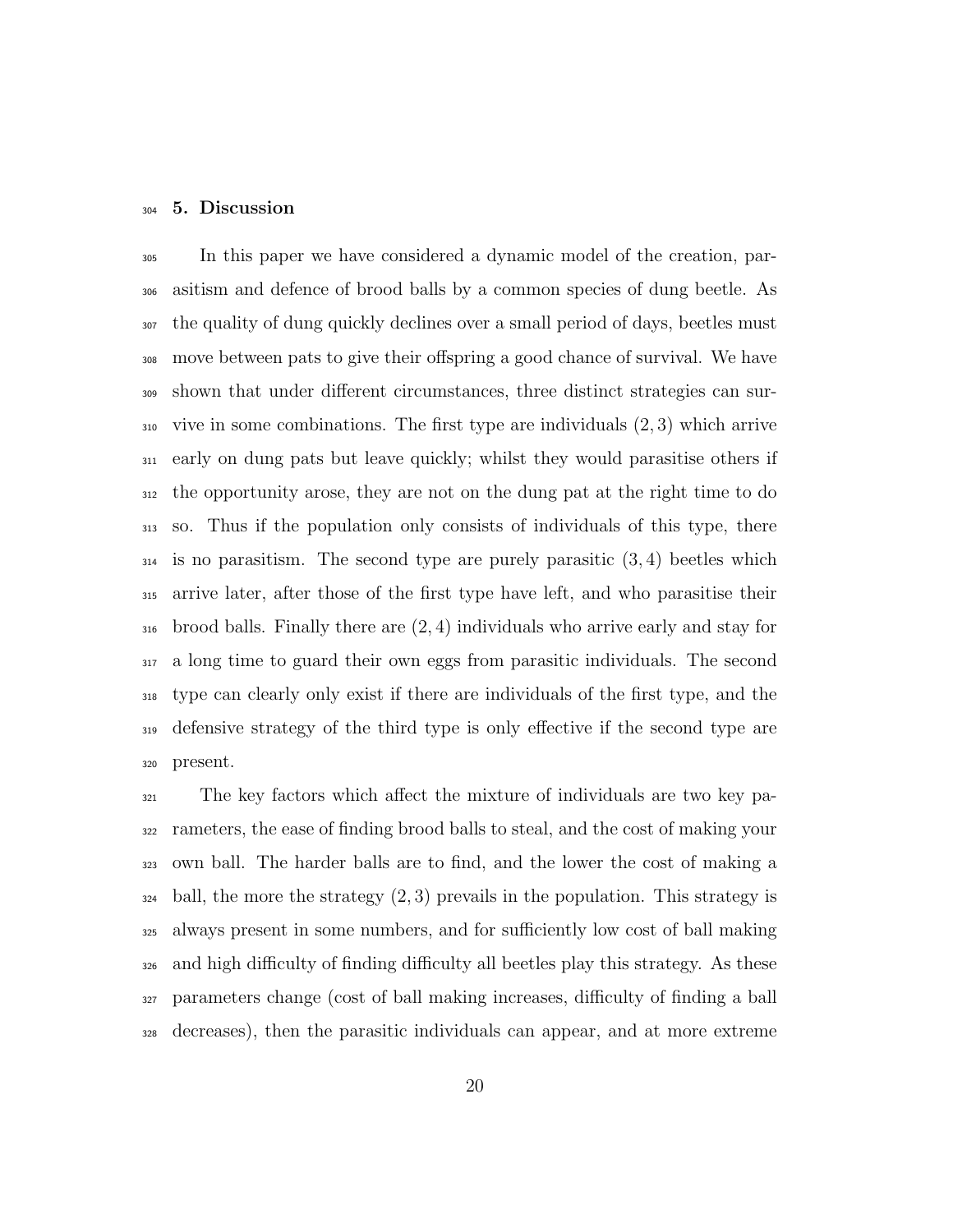values the individuals that use considerable time resources defending their brood balls can appear.

 Our model predicts that very new pats should not be used for brood balls. This seems to agree with reality. Crowe et al. (unpublished manuscript) conducted an experiment which documented the density of O. taurus beetles on dung pats every 12 hrs from creation. Data suggests that dung beetles are found in the pat at fairly consistent levels at 12, 24, 36 and 48 hrs but after 48hrs there are very few beetles in the pat (probably because the pat is relatively dried out at that point). The number of beetles in the soil below the pat is significantly lower than the numbers in the pat and that beetles do not make their way below the pat until about 24hrs after pat creation. The data also indicates that the act of burying dung (to create brood balls) does not begin until the pat is at least 12 hrs old. Thus O. taurus likely uses different aged pats for different things. Although the density may be high in newly created dung pats (12 hrs or less old) the adults are likely to be feeding (not all feeding beetles use a dung pat for brood ball production as the density of beetles found below a dung pat is significantly lower than the number of beetles within the dung pat).

 A key assumption of our model is that all beetles are potential parasites and whether they parasitise or not is governed by their arrival and departure strategies. In real populations beetles do indeed arrive and depart at very different times [\(Crowe, 2011\)](#page-24-8) and it seems reasonable to assume that they [w](#page-24-4)ould take the opportunity to parasitise if the chance presented itself [\(Crowe](#page-24-4) [et al., 2009\)](#page-24-4).

Our model predicts that although parasitism is an effective strategy for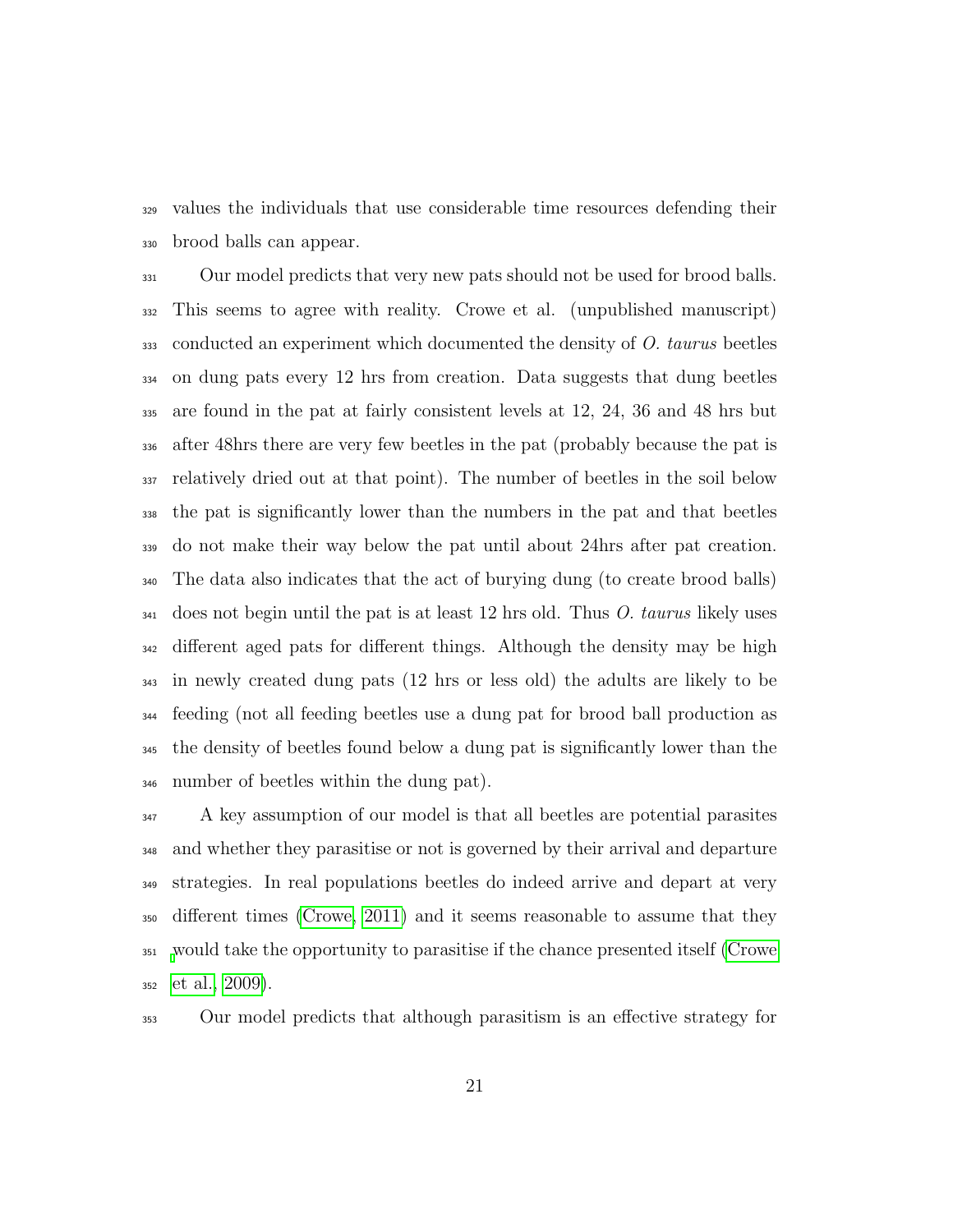the beetles to employ, we cannot necessarily expect it to occur at high fre- quency or, in some cases, at all. In real populations parasitism generally occurs at a low frequency (roughly 13%, [Moczek and Cochrane, 2006\)](#page-26-4) which 357 might correspond to the type of situation that we predict to occur when balls are easy to find (e.g. see Figure [1d](#page-17-0)).

 We have also assumed that beetles only arrive or leave at discrete times, and this is clearly a simplification as in real populations they arrive and de- part throughout the day. However, our aim was to make the model tractable whilst retaining the key features of beetles being able to arrive or depart at early or late times, and stay for short or long periods. Similarly the bee- tles search for brood balls is idealized, effectively assuming random searching with balls spread evenly across the search area; we again retain the key fea- ture of balls being either easy or hard to find. Finally we assumed that dung was usable if sufficiently young, and not after a cut-off point. If dung deteri- orated in quality, then it may be possible that arrival on the first day could be a playable strategy.

 It would be of great interest to obtain realistic estimates of our two key 371 parameters  $\varepsilon$  and  $\kappa'$  from real populations to see how well our predictions match reality. One can extend the model by incorporating another param- eter, the effectiveness of guarding (treated as 100% in the current model). The parameter may be negatively correlated with the cost of egg produc- tion and depend on to what degree a female can guard the brood ball and feed simultaneously. Further model developments including using continu- ous rather than discrete arrival and departure times, and potentially more complex searching strategies for the beetles, would also help improve our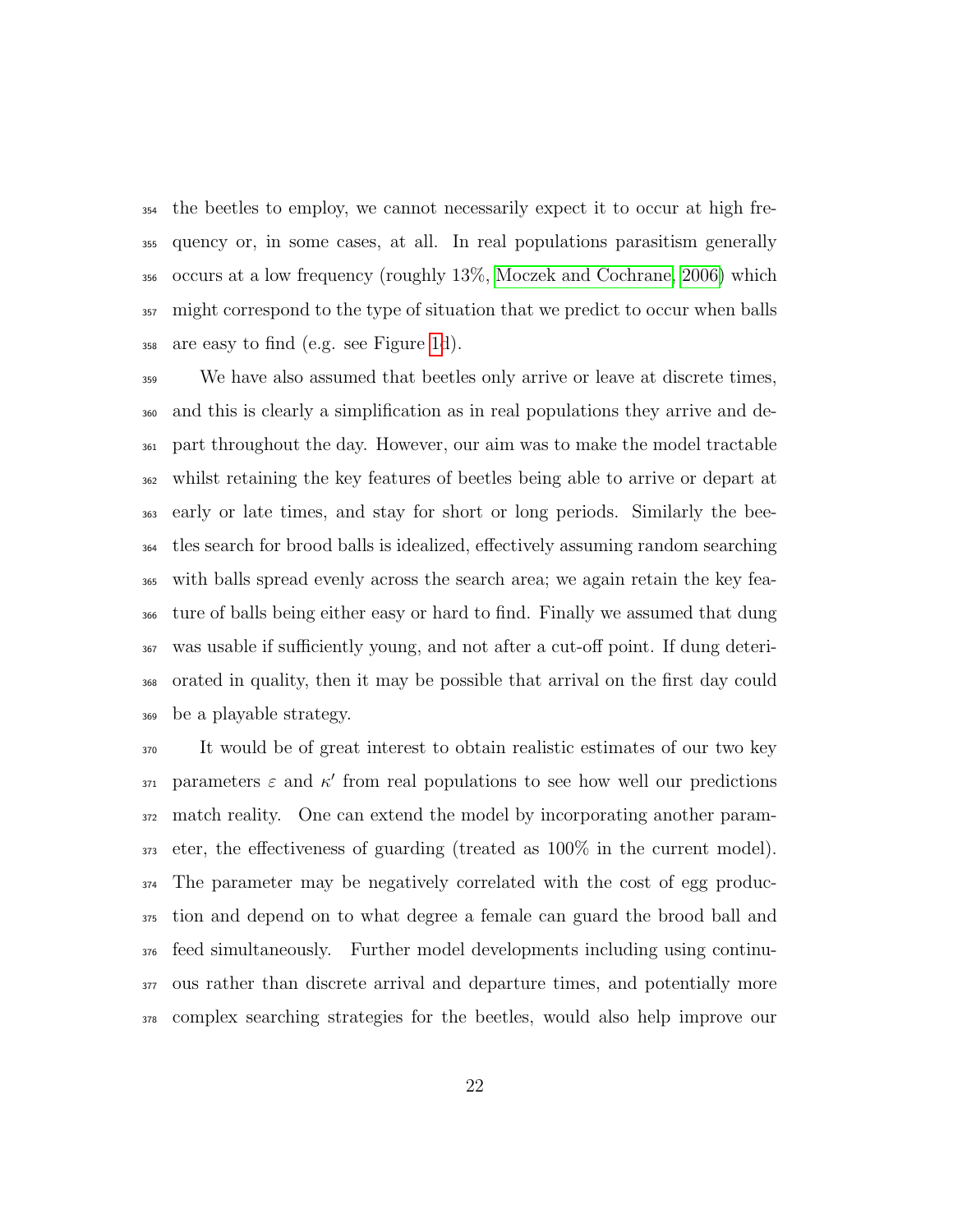understanding of these important and fascinating animals.

#### Acknowledgements

 We would like to thank Dr. Mary Crowe for her support and advice over the course of work on this manuscript. The research was supported by the NSF grant 0926288 (J. Rychtář) and the UNCG Regular Faculty Grant (H.A. Baker and J. Rychtář).

#### References

- <span id="page-23-4"></span> Bertone MA, Green JT, Poore MH, and Watson DW (2006) The contribution of tunneling dung beetles to pasture soil nutrition, Plant Management Network: Forage and Grazinglands. doi:10.1094/FG-2006-0711-02-RS.
- <span id="page-23-0"></span> Broom M, Ruxton GD (1998) Evolutionarily Stable Stealing: Game theory applied to kleptoparasitism. Behavioral Ecology 9: 397–403.
- <span id="page-23-1"></span> Broom M, Ruxton GD (2003), Evolutionarily stable kleptoparasitism: con-sequences of different prey types, Behavioral Ecology 14, 23–33.
- <span id="page-23-2"></span> Broom M, Luther RM, Ruxton GD (2004) Resistance is useless? - extensions to the game theory of kleptoparasitism, Bulletin of Mathematical Biology 66, 1645–1658.
- <span id="page-23-3"></span> Broom M, Rychtář J (2007), The evolution of a kleptoparasitic system under adaptive dynamics, Journal of Mathematical Biology 54, 151–177.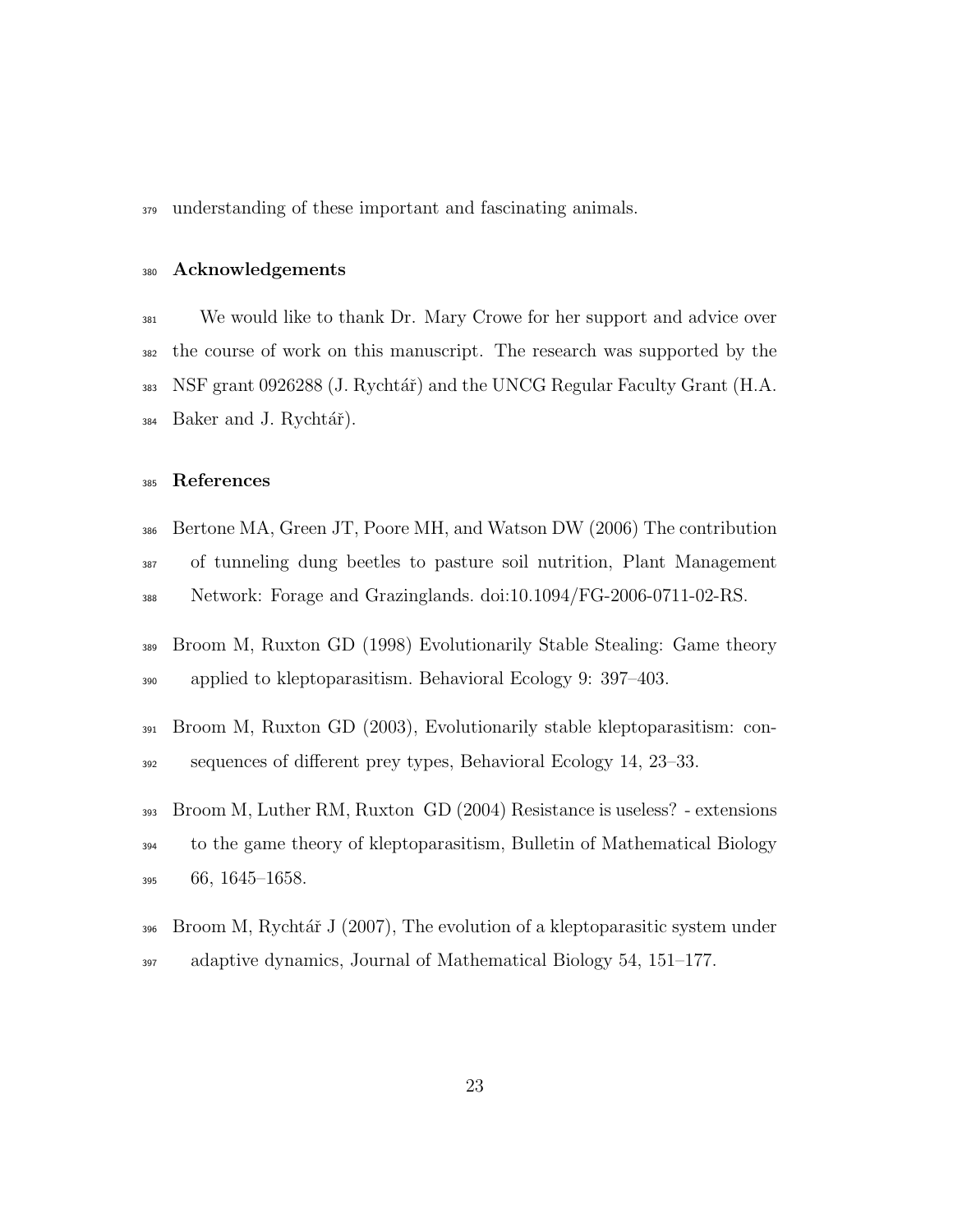- <span id="page-24-0"></span> Carbone C, Frame L, Frame G et al. (2005)Feeding success of African wild dogs (Lycaon pictus) in the Serengeti: the effects of group size and klep-toparasitism. Journal of Zoology 266: 153-161.
- <span id="page-24-3"></span> Cooper WE, Perez-Mellado V (2003) Kleptoparasitism in the Balearic lizard, Podarcis lilfordi. Amphibia-Reptilia 24: 219-224.
- <span id="page-24-4"></span> $\frac{403}{\pi}$  Crowe M, Fitzgerald M, Remington DL, Ruxton GD, and Rychtář J (2009) <sup>404</sup> Game theoretic model of brood parasitism in a dung beetle *Onthophagus* taurus. Evolutionary Ecology 23: 765-776.
- <span id="page-24-8"></span>Crowe, M. (2011) Personal communication.
- <span id="page-24-1"></span> Dies JI, Dies B (2005) Kleptoparasitism and host responses in a Sandwich Tern colony of eastern Spain. Waterbirds 28: 167-171.
- <span id="page-24-7"></span> Emlen DJ, Corley Lavine L, Ewen-Campen B (2007) On the origin and evolutionary diversification of beetle horns. Proceedings of the National Academy of Sciences 104: 8661-8668.
- <span id="page-24-6"></span> Emlen DJ, Nijhout HF (1999) Hormonal control of male horn length dimor- phism in the dung beetle Onthophagus taurus (Coleoptera: Scarabaeidae).  $_{414}$  Journal of Insect Physiology 45(1): 45–53.
- <span id="page-24-5"></span> Fincher GT, Woodruff RE (1975) A European dung beetle, Onthophagus taurus Schreber, new to the U.S. (Coleoptera: Scarabaeidae). Coleopt Bull 29: 349–350.
- <span id="page-24-2"></span>Hamilton WE, Dill LM (2003) The use of territorial gardening versus klep-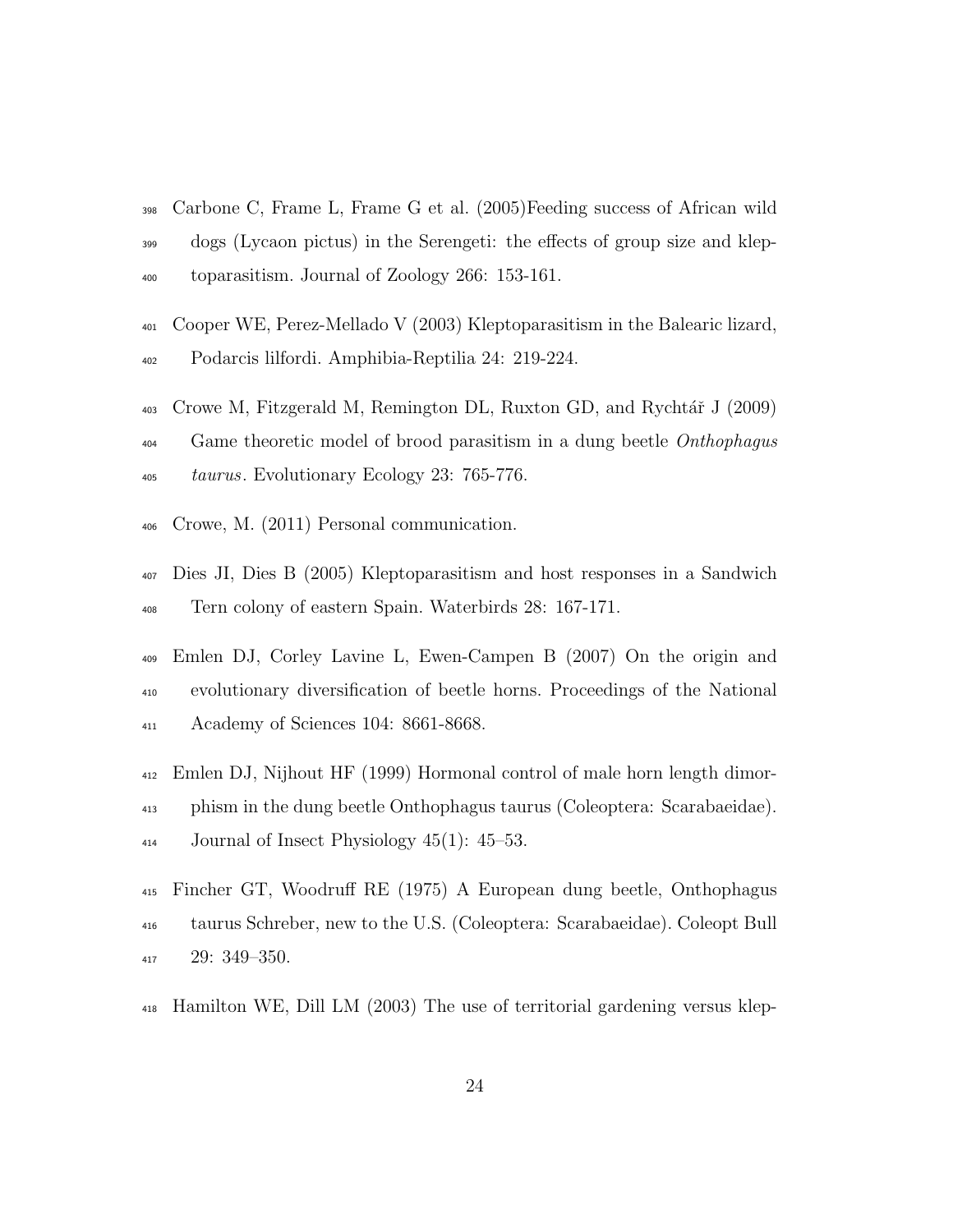- toparasitims by a tropical reef fish (Kyphosus cornelii) is influenced by territory dependability. Behavioural Ecology 14: 561–568.
- <span id="page-25-6"></span> Hofbauer J, Sigmund K (1998) Evolutionary Games and Population Dynam-ics. Cambridge University Press.
- <span id="page-25-1"></span> Hunt J, Kotiaho JS, Tomkins JL (1999) Dung pad residence time covaries with male morphology in the dung beetle Onthophagus taurus. Ecological Entomology 24: 174–180.
- <span id="page-25-3"></span> Hunt J, Simmons LW (2002) Behavioral dynamics of biparental care in the  $_{427}$  dung beetle *Onthophagus taurus*. Animal Behaviour 64: 65–75.
- <span id="page-25-5"></span> Hunt J, Simmons LW (2004) Optimal maternal investment in the dung beetle Onthophagus taurus. Behavioral Ecology and Sociobiology 55(3): 302–312.
- <span id="page-25-4"></span> Hunt J, Simmons LW, Kotiaho JS (2002), A cost of maternal care in the dung  $\mu_{31}$  beetle *Onthophagus taurus*. Journal of Evolutionary Biology 15(1):57–64.
- <span id="page-25-0"></span> Iyengar EV (2008) Kleptoparasitic interactions throughout the animal king- dom and a re-evaluation, based on participant mobility, of the conditions promoting the evolution of kleptoparasitism. Biological Journal of the Lin-nean Society 93: 745–762.
- <span id="page-25-2"></span>436 Moczek AP (1996). Male dimorphism in the scarab beetle Onthophagus tau- rus Schreber, 1759 (Scarabaeidae, Onthophagini): evolution and plastic- ity in a variable environment. M.S. thesis, Julius-Maximilians-University, W¨urzburg, Germany.